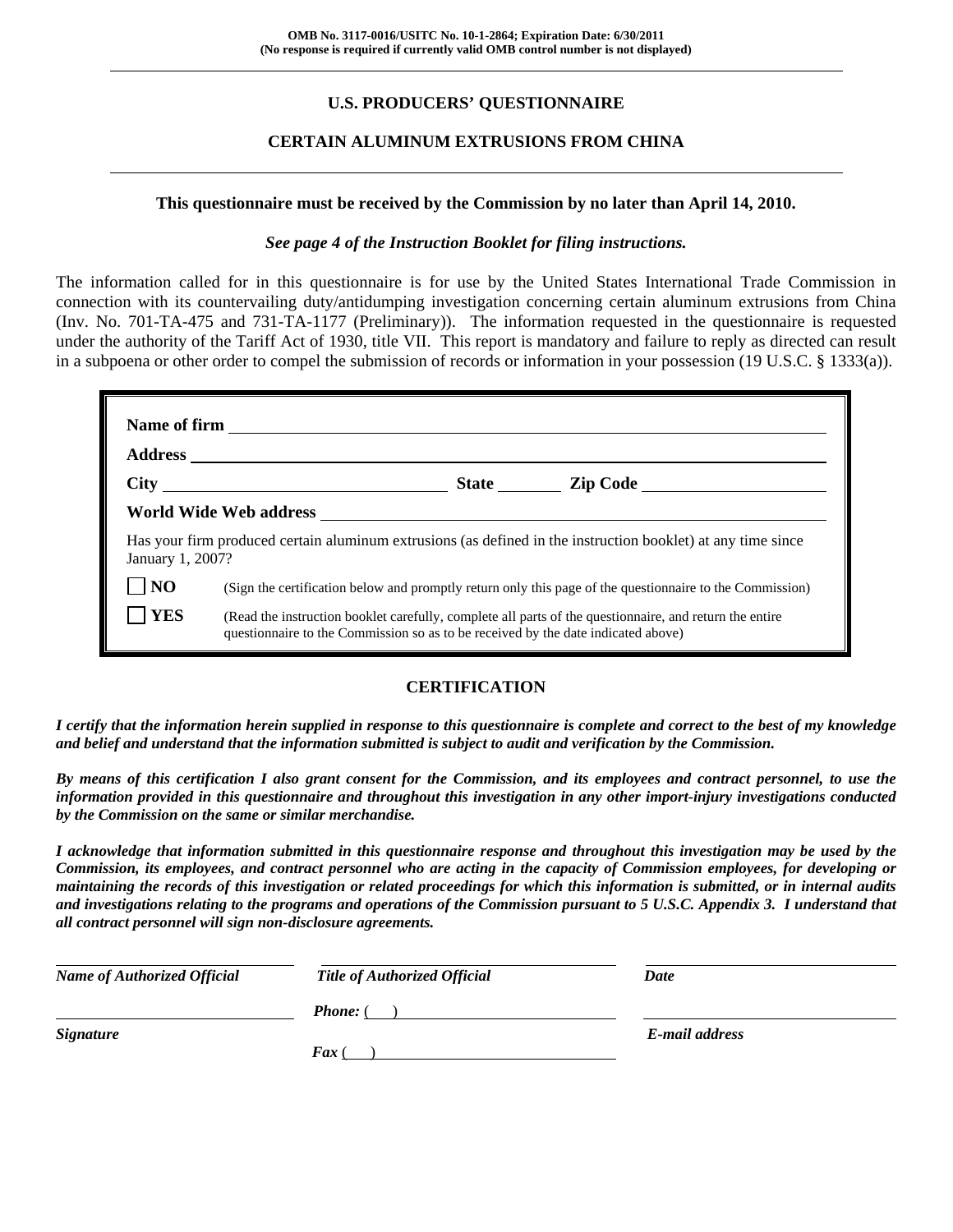#### **PART I.—GENERAL INFORMATION**

l

l

l

 $\overline{a}$ 

The questions in this questionnaire have been reviewed with market participants to ensure that issues of concern are adequately addressed and that data requests are sufficient, meaningful, and as limited as possible. Public reporting burden for this questionnaire is estimated to average 50 hours per response, including the time for reviewing instructions, searching existing data sources, gathering the data needed, and completing and reviewing the questionnaire. Send comments regarding the accuracy of this burden estimate or any other aspect of this collection of information, including suggestions for reducing the burden, to the Office of Investigations, U.S. International Trade Commission, 500 E Street, SW, Washington, DC 20436.

I-1a. **OMB statistics**.--Please report below the actual number of hours required and the cost to your firm of preparing the reply to this questionnaire and completing the form.

hours dollars

- I-1b. **OMB feedback**.--We are interested in any comments you may have for improving this questionnaire in general or the clarity of specific questions. Please attach such comments to your response or send them to the above address.
- I-2. **Establishments covered**.--Provide the name and address of establishment(s) covered by this questionnaire (see page 3 of the instruction booklet for reporting guidelines). If your firm is publicly traded, please specify the stock exchange and trading symbol.

#### I-3. **Petition support**.--Do you support or oppose the petition?

| China - Antidumping         | $\Box$ Support | $\Box$ Oppose | $\Box$ Take no position |
|-----------------------------|----------------|---------------|-------------------------|
| China - Countervailing Duty | $\Box$ Support | $\Box$ Oppose | $\Box$ Take no position |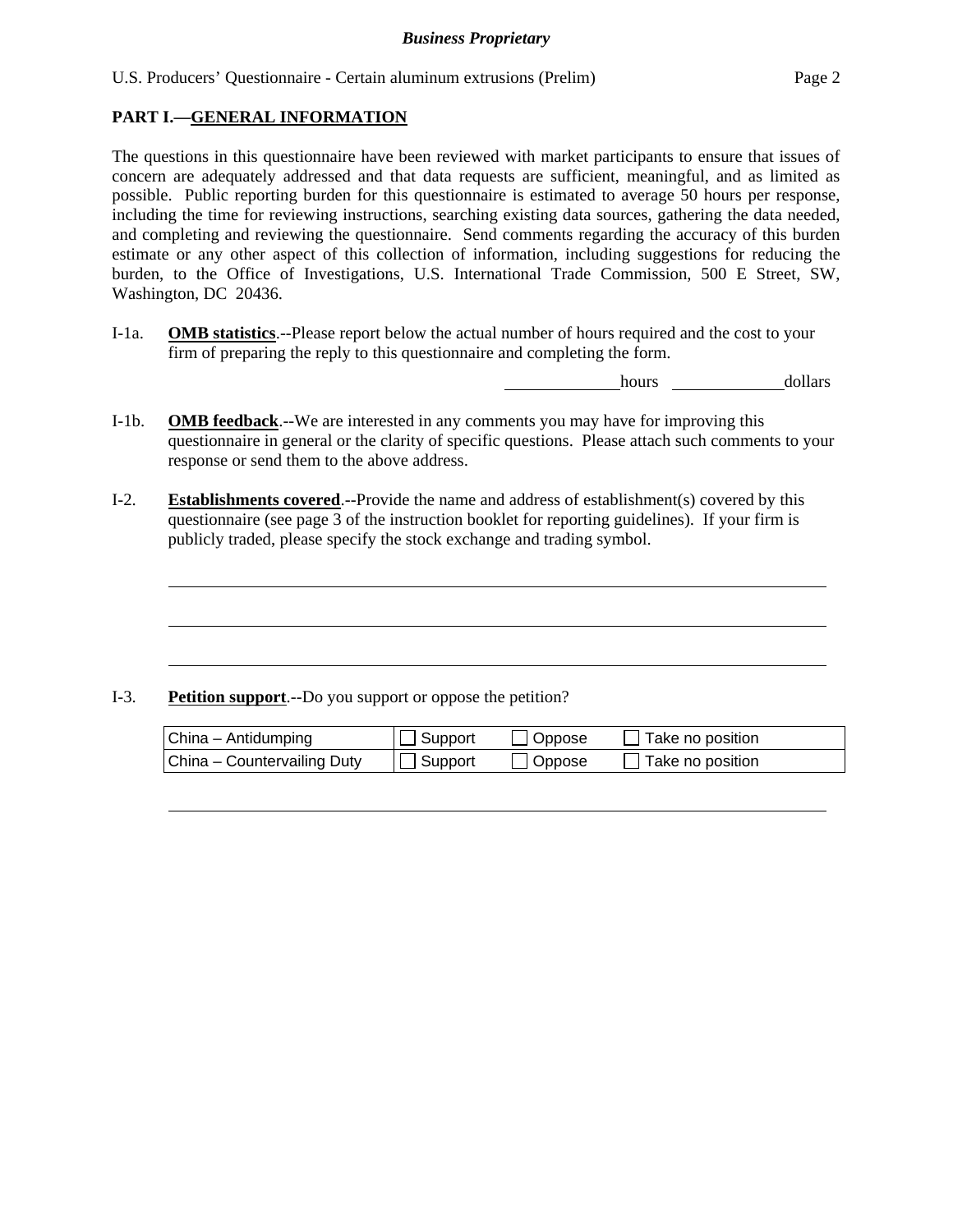|        |                |                                                | U.S. Producers' Questionnaire - Certain aluminum extrusions (Prelim)                                                                                                                                                                                                                                                                                    | Page 3                 |
|--------|----------------|------------------------------------------------|---------------------------------------------------------------------------------------------------------------------------------------------------------------------------------------------------------------------------------------------------------------------------------------------------------------------------------------------------------|------------------------|
|        |                | <b>PART I.--GENERAL INFORMATION--Continued</b> |                                                                                                                                                                                                                                                                                                                                                         |                        |
| $I-4.$ |                |                                                | <b>Ownership.</b> --Is your firm owned, in whole or in part, by any other firm?                                                                                                                                                                                                                                                                         |                        |
|        | No             |                                                | Yes--List the following information                                                                                                                                                                                                                                                                                                                     |                        |
|        | Firm name      |                                                | Address                                                                                                                                                                                                                                                                                                                                                 | Extent of<br>ownership |
| $I-5.$ | $\Box$ No      |                                                | <b>Related importers/exporter.</b> --Does your firm have any related firms, either domestic or foreign,<br>which are engaged in importing certain aluminum extrusions from China into the United States or<br>which are engaged in exporting certain aluminum extrusions from China to the United States?<br>$\Box$ Yes--List the following information |                        |
|        | Firm name      |                                                | <b>Address</b>                                                                                                                                                                                                                                                                                                                                          | <b>Affiliation</b>     |
| $I-6.$ |                |                                                | Related producers.--Does your firm have any related firms, either domestic or foreign, which<br>are engaged in the production of certain aluminum extrusions?                                                                                                                                                                                           |                        |
|        | N <sub>o</sub> |                                                | Yes--List the following information                                                                                                                                                                                                                                                                                                                     |                        |
|        | Firm name      |                                                | Address                                                                                                                                                                                                                                                                                                                                                 | Affiliation            |
|        |                |                                                |                                                                                                                                                                                                                                                                                                                                                         |                        |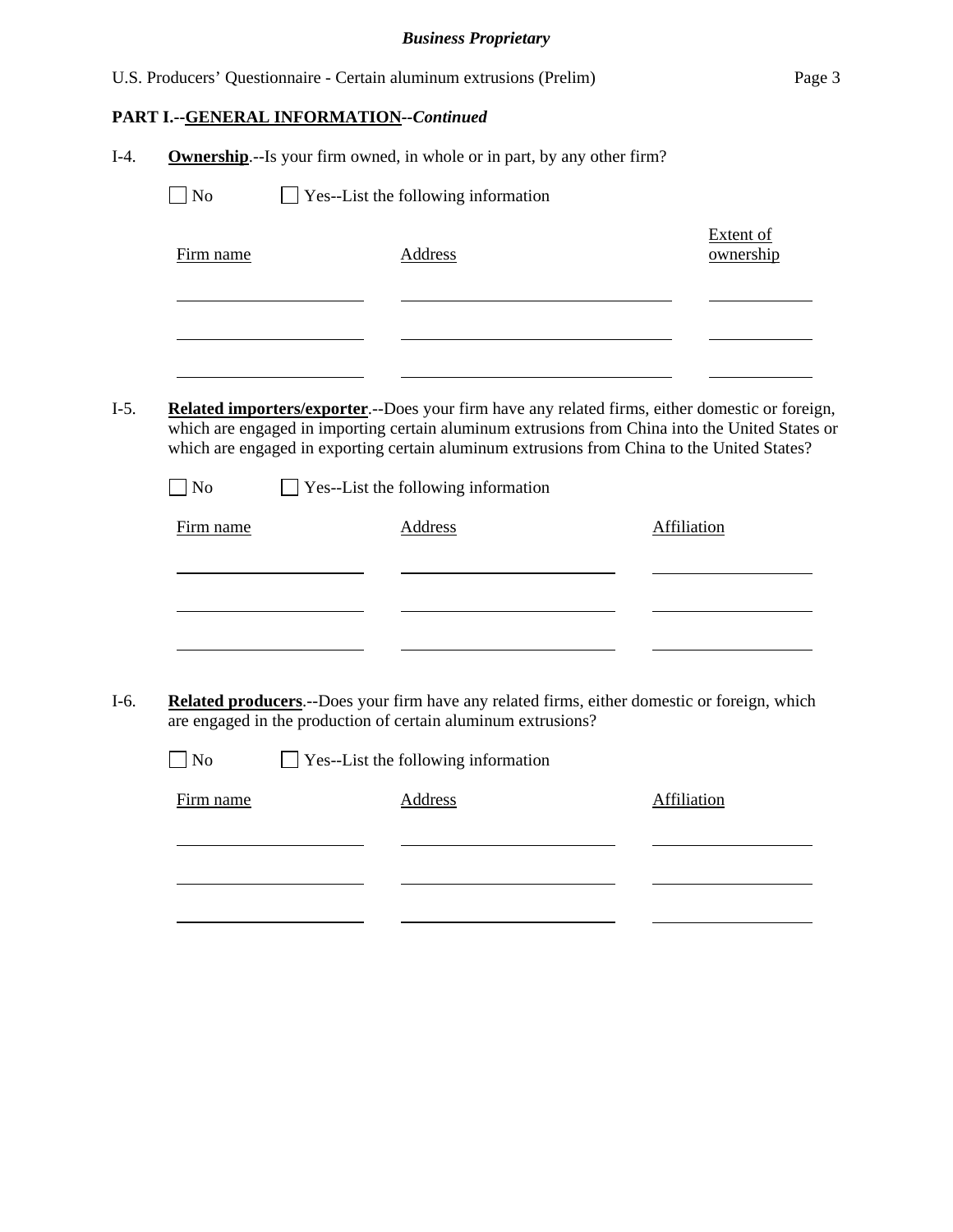#### **PART II.--TRADE AND RELATED INFORMATION**

Further information on this part of the questionnaire can be obtained from Russell Duncan (202-708- 4727, russell.duncan@usitc.gov). **Supply all data requested on a calendar-year basis**.

II-1. **Contact information (trade)**.--Who should be contacted regarding the requested trade and related information?

|         | Company contact:                                  | Name and title |                   |                                                                                                                                                                                                       |
|---------|---------------------------------------------------|----------------|-------------------|-------------------------------------------------------------------------------------------------------------------------------------------------------------------------------------------------------|
|         |                                                   | Phone number   |                   | E-mail address                                                                                                                                                                                        |
| $II-2.$ |                                                   |                |                   | <b>Changes in operations.</b> --Please indicate whether your firm has experienced any of the following<br>changes in relation to the production of certain aluminum extrusions since January 1, 2007? |
|         | (check as many as appropriate)                    |                | (please describe) |                                                                                                                                                                                                       |
|         |                                                   |                |                   |                                                                                                                                                                                                       |
|         |                                                   |                |                   |                                                                                                                                                                                                       |
|         |                                                   |                |                   |                                                                                                                                                                                                       |
|         |                                                   |                |                   |                                                                                                                                                                                                       |
|         |                                                   |                |                   |                                                                                                                                                                                                       |
|         | prolonged shutdowns or<br>production curtailments |                |                   |                                                                                                                                                                                                       |
|         | revised labor agreements                          |                |                   |                                                                                                                                                                                                       |
|         | other (e.g., technology)                          |                |                   |                                                                                                                                                                                                       |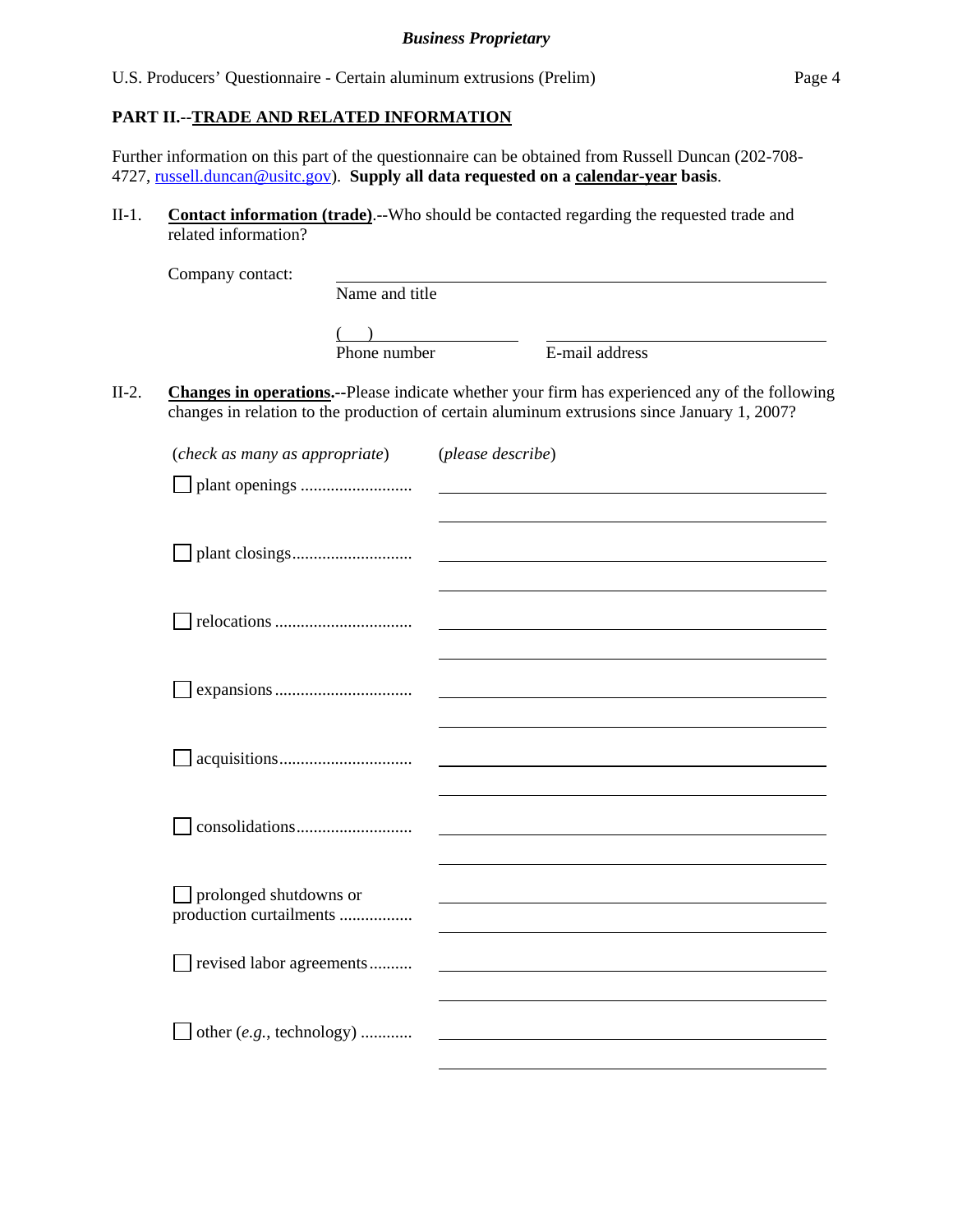## **PART II.--TRADE AND RELATED INFORMATION***--Continued*

|                       | firm anticipate producing in the future, other products on the same equipment and machinery<br>used in the production of certain aluminum extrusions and/or using the same production and<br>related workers employed to produce certain aluminum extrusions?                                                                                                                                                      |                                               |                          |                                                                                                                                         | <b>Same equipment, machinery, and workers.</b> --Has your firm since 2007 produced, or does your |
|-----------------------|--------------------------------------------------------------------------------------------------------------------------------------------------------------------------------------------------------------------------------------------------------------------------------------------------------------------------------------------------------------------------------------------------------------------|-----------------------------------------------|--------------------------|-----------------------------------------------------------------------------------------------------------------------------------------|--------------------------------------------------------------------------------------------------|
| No                    |                                                                                                                                                                                                                                                                                                                                                                                                                    | aluminum extrusions in the periods indicated. |                          | Yes--List the following information and report your firm's combined<br>production capacity and production of these products and certain |                                                                                                  |
| <b>Product</b>        |                                                                                                                                                                                                                                                                                                                                                                                                                    | <b>Period</b>                                 |                          | <b>Basis for allocation of capacity and</b><br>employment data (indicate if different)                                                  |                                                                                                  |
|                       | Other aluminum extrusions                                                                                                                                                                                                                                                                                                                                                                                          |                                               |                          |                                                                                                                                         |                                                                                                  |
|                       |                                                                                                                                                                                                                                                                                                                                                                                                                    |                                               |                          |                                                                                                                                         |                                                                                                  |
|                       |                                                                                                                                                                                                                                                                                                                                                                                                                    |                                               | (Quantity in short tons) |                                                                                                                                         |                                                                                                  |
|                       |                                                                                                                                                                                                                                                                                                                                                                                                                    |                                               |                          | <b>Calendar years</b>                                                                                                                   |                                                                                                  |
|                       | Item<br><b>Overall Production Capacity</b>                                                                                                                                                                                                                                                                                                                                                                         |                                               | 2007                     | 2008                                                                                                                                    | 2009                                                                                             |
| <b>Production of:</b> | Subject merchandise                                                                                                                                                                                                                                                                                                                                                                                                |                                               |                          |                                                                                                                                         |                                                                                                  |
|                       | Other aluminum extrusions                                                                                                                                                                                                                                                                                                                                                                                          |                                               |                          |                                                                                                                                         |                                                                                                  |
|                       |                                                                                                                                                                                                                                                                                                                                                                                                                    |                                               |                          |                                                                                                                                         |                                                                                                  |
|                       | Other products:                                                                                                                                                                                                                                                                                                                                                                                                    |                                               |                          |                                                                                                                                         |                                                                                                  |
|                       | <b>Production constraints and product shifting.</b> --Please describe the constraint(s) that set the $limit(s)$<br>on your production capacity and your ability to shift production capacity between products.<br><b>Tolling.</b> --Since January 1, 2007, has your firm been involved in a toll agreement (see definition<br>in the instruction booklet) regarding the production of certain aluminum extrusions? |                                               |                          |                                                                                                                                         |                                                                                                  |
| N <sub>o</sub>        |                                                                                                                                                                                                                                                                                                                                                                                                                    |                                               |                          |                                                                                                                                         |                                                                                                  |
| zone (FTZ)?           | Foreign trade zone.--Does your firm produce certain aluminum extrusions in a foreign trade                                                                                                                                                                                                                                                                                                                         |                                               |                          |                                                                                                                                         |                                                                                                  |
| $\Box$ No             |                                                                                                                                                                                                                                                                                                                                                                                                                    |                                               |                          | $\Box$ Yes--Identify FTZ(s): $\Box$                                                                                                     |                                                                                                  |
|                       | <b>Importer.</b> --Since January 1, 2007, has your firm imported certain aluminum extrusions?                                                                                                                                                                                                                                                                                                                      |                                               |                          |                                                                                                                                         |                                                                                                  |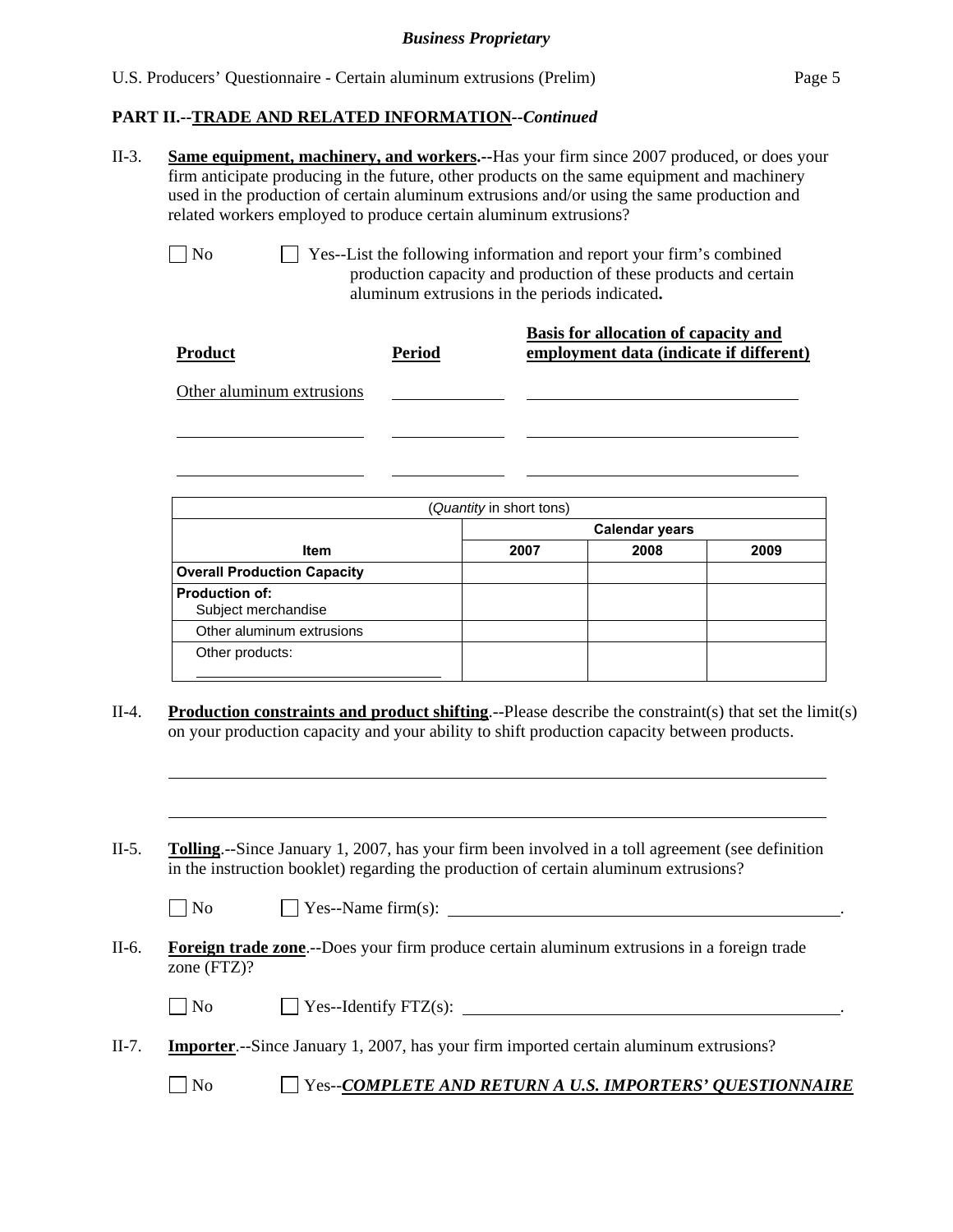#### **PART II.--TRADE AND RELATED INFORMATION***--Continued*

II-8. **Trade data**.--Report your firm's production capacity, production, shipments, inventories, and employment related to the production of certain aluminum extrusions in your U.S. establishment(s) during the specified periods. (See definitions in the instruction booklet.)

| Quantity (in short tons) and value (in \$1,000)                                                     |                       |      |                        |  |  |
|-----------------------------------------------------------------------------------------------------|-----------------------|------|------------------------|--|--|
|                                                                                                     | <b>Calendar years</b> |      |                        |  |  |
| <b>Item</b>                                                                                         | 2007                  | 2008 | 2009                   |  |  |
| Average production capacity <sup>1</sup> ( <i>quantity</i> ) (A)                                    |                       |      |                        |  |  |
| Beginning-of-period inventories (quantity) (B)                                                      |                       |      |                        |  |  |
| <b>Production</b> ( <i>quantity</i> ) (C)                                                           |                       |      |                        |  |  |
| U.S. shipments:<br><b>Commercial shipments:</b><br>Quantity of commercial shipments (D)             |                       |      |                        |  |  |
| Value of commercial shipments (E)                                                                   |                       |      |                        |  |  |
| Internal consumption:<br>Quantity of internal consumption (F)                                       |                       |      |                        |  |  |
| Value <sup>2</sup> of internal consumption $(G)$                                                    |                       |      |                        |  |  |
| <b>Transfers to related firms:</b><br>Quantity of transfers (H)                                     |                       |      |                        |  |  |
| Value <sup>2</sup> of transfers (I)                                                                 |                       |      |                        |  |  |
| Export shipments: <sup>3</sup><br>Quantity of export shipments (J)                                  |                       |      |                        |  |  |
| Value of export shipments (K)                                                                       |                       |      |                        |  |  |
| Spoilage <sup>4</sup> (quantity) $(L)$                                                              |                       |      |                        |  |  |
| End-of-period inventories (quantity) (M)                                                            |                       |      |                        |  |  |
| <b>Channels of distribution: (value)</b><br>U.S. shipments to wholesalers/distributors (N)          |                       |      |                        |  |  |
| U.S. shipments to end users (O)                                                                     |                       |      |                        |  |  |
| <b>Employment data:</b><br>Average number of PRWs (number) (P)                                      |                       |      |                        |  |  |
| hours worked by PRWs (1,000 hours) (Q)                                                              |                       |      |                        |  |  |
| Wages paid to PRWs (value) (R)                                                                      |                       |      |                        |  |  |
| $1$ The production conocity (and definitions in instruction booklet) reported is begad on eperating |                       |      | واموريد وموالوها والمط |  |  |

The production capacity (see definitions in instruction booklet) reported is based on operating \_\_\_ hours per week, weeks per year. Please describe the methodology used to calculate production capacity, and explain any changes in reported capacity (use additional pages as necessary).  $\overline{a}$ 

 $^2$  Internal consumption and transfers to related firms must be valued at fair market value. In the event that you use a different basis for valuing these transactions, please specify that basis (*e.g.*, cost, cost plus, *etc.*) and provide value data using that basis for each of the periods noted above:

<sup>3</sup> Identify your principal export markets:

 $\overline{a}$ 

<sup>4</sup> Spoilage can account for any losses in inventory not accounted for by four firm's production and shipment data (e.g., these could represent product that were lost, stolen, destroyed, or just unaccounted for).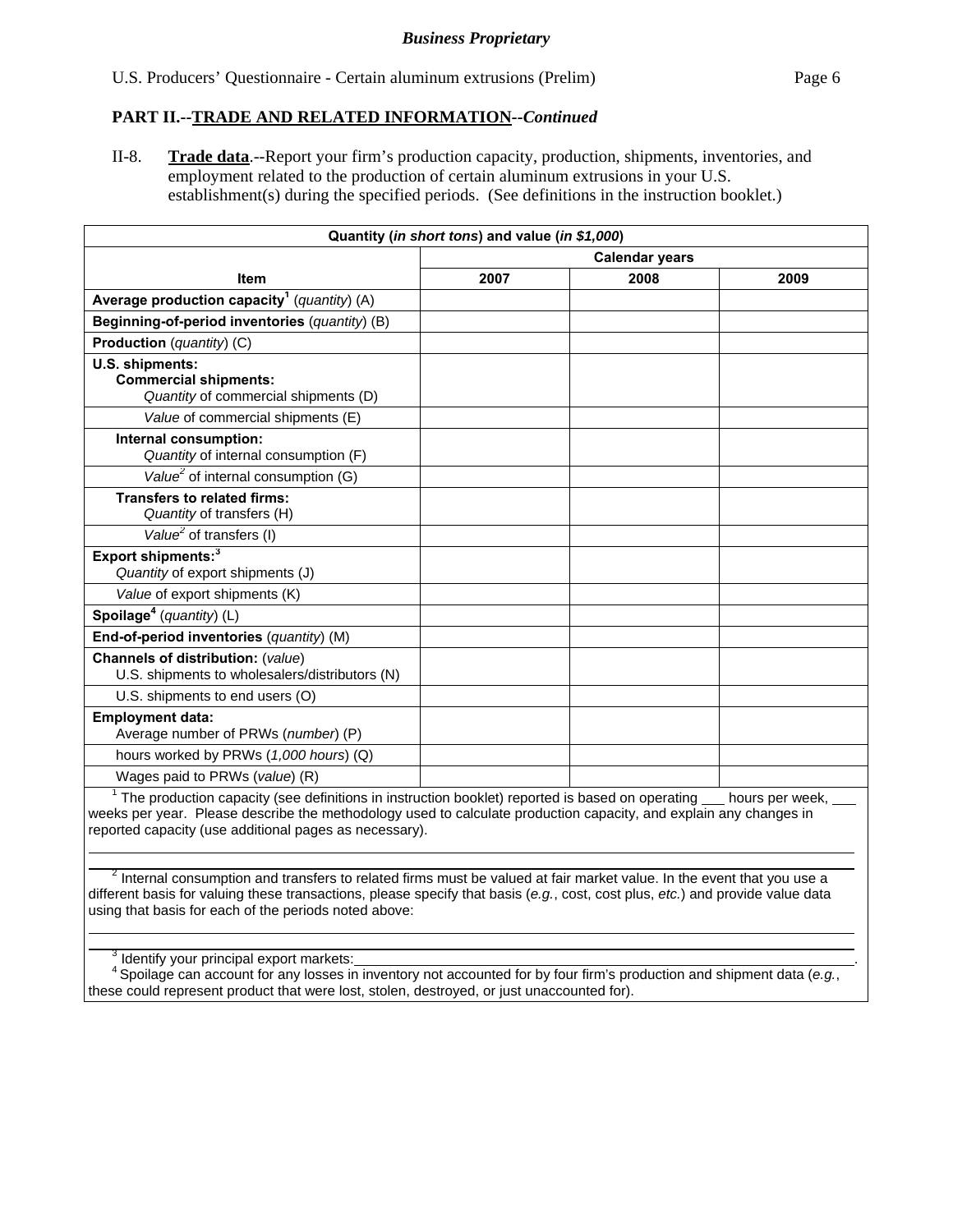#### **PART II.--TRADE AND RELATED INFORMATION***--Continued*

#### II-9. **Reconciliation of data.--**

 $\overline{a}$ 

(a) Please note that the quantities reported in question II-8 should reconcile as follows in each period (*i.e.*, in each column):

Reconciliation  $B + C - D - F - H - J - L = M$  Do these data reconcile?  $\Box$  Yes  $\Box$  No--(Please correct these data before submitting questionnaire)  $E + G + I = N + O$  Do these data reconcile?  $\Box$  Yes  $\Box$  No--(Please correct these data before submitting questionnaire).

- (b) Please note that the quantities reported for end-of-period inventories should equal the beginning-of-period inventories reported in the subsequent calendar year (*i.e.*, line M of year 2007 should equal line B of year 2008). Do these data reconcile for each adjacent calendar year?
	- Yes. No--(Please correct these data before submitting questionnaire. Note that you may use the quantities reported under spoilage (line L) to account for any unexplained discrepancies between your import, shipment and inventory data.)
- II-10. **Related firms**.--If you reported transfers to related firms in question II-9, please indicate the nature of the relationship between your firm and the related firms (*e.g.*, joint venture, wholly owned subsidiary), whether the transfers were priced at market value or by a non-market formula, whether your firm retained marketing rights to all transfers, and whether the related firms also processed inputs from sources other than your firm.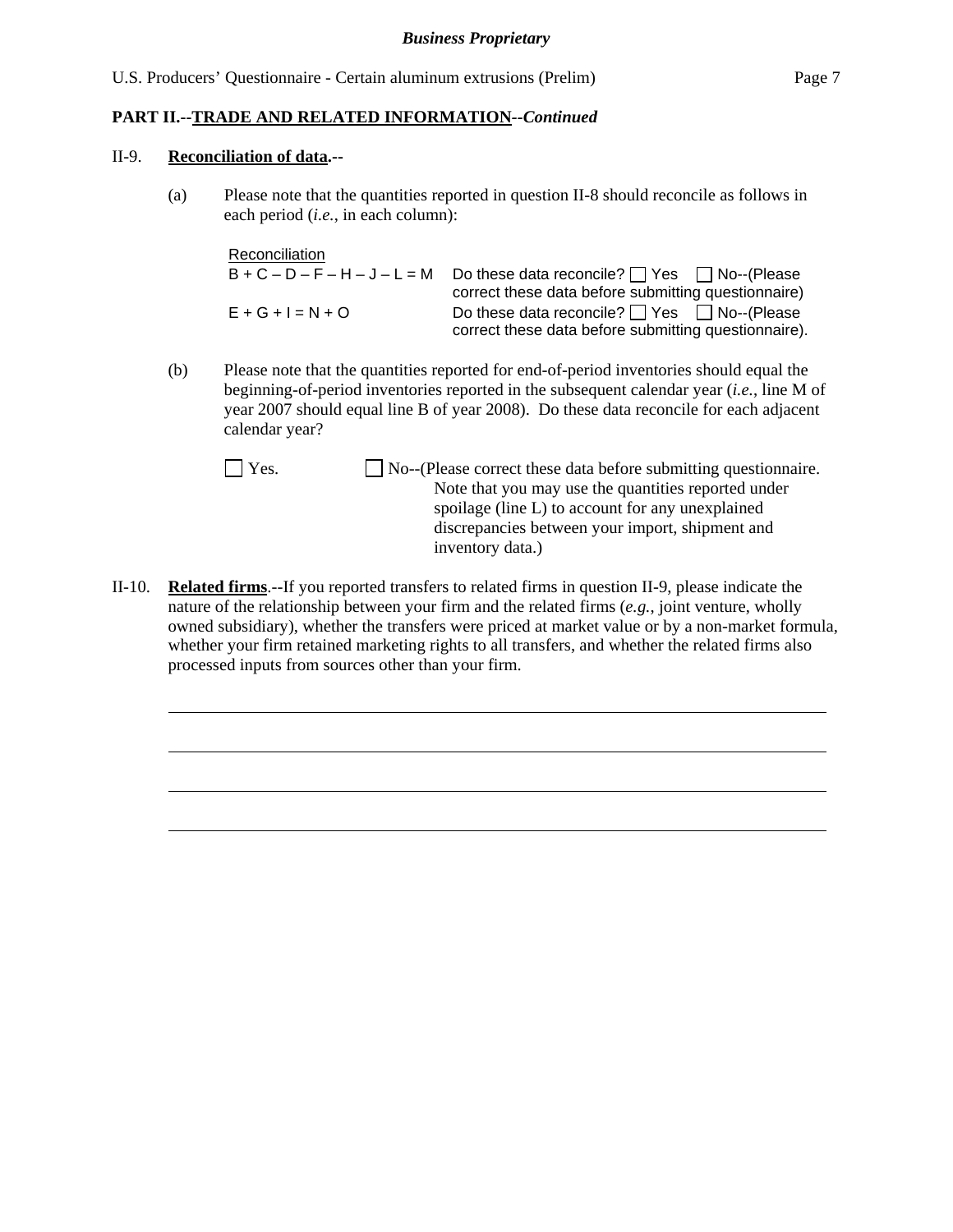U.S. Producers' Questionnaire - Certain aluminum extrusions (Prelim) Page 8

#### **PART II.--TRADE AND RELATED INFORMATION***--Continued*

II-11. **OEM Imports.--**Please estimate the share of your firms U.S. shipments that are OEM or customer specific versus standardized products.

|                                    | Share of U.S. Shipments (lines D, F, & H in question II-8) |      |         |  |  |  |
|------------------------------------|------------------------------------------------------------|------|---------|--|--|--|
|                                    | 2007                                                       | 2008 | 2009    |  |  |  |
| <b>OEM</b> or customer<br>specific |                                                            |      |         |  |  |  |
| Standardized products              |                                                            |      |         |  |  |  |
| Total                              | 100%                                                       | 100% | $100\%$ |  |  |  |

II-12. **Types of Aluminum Extrusions.--**Please indicate end uses of your firm's production of certain aluminum extrusions and estimate the share of production accounted for by each end use, and describe the primary products that your firms imports under each end use category.

| End Uses $1$<br>(Check all that apply, see<br>instructions manual for<br>definitions)                                                                                                                                   | <b>Estimated</b><br>Share of<br><b>Production in</b><br>$2009^2$<br>(percent) | <b>Description of products</b>                                                                                    |  |  |  |
|-------------------------------------------------------------------------------------------------------------------------------------------------------------------------------------------------------------------------|-------------------------------------------------------------------------------|-------------------------------------------------------------------------------------------------------------------|--|--|--|
| <b>Building and Construction</b>                                                                                                                                                                                        |                                                                               |                                                                                                                   |  |  |  |
| Transportation                                                                                                                                                                                                          |                                                                               |                                                                                                                   |  |  |  |
| <b>Engineered Products</b>                                                                                                                                                                                              |                                                                               |                                                                                                                   |  |  |  |
| <b>Other End Uses</b>                                                                                                                                                                                                   |                                                                               |                                                                                                                   |  |  |  |
| Are these categories useful for analyzing the market(s) for certain aluminum extrusions?<br>$\Box$ No-Please indicate what would be a better way to analyze the<br>l l Yes.<br>markets for certain aluminum extrusions: |                                                                               |                                                                                                                   |  |  |  |
| in 2009. This column should total 100%.                                                                                                                                                                                 |                                                                               | <sup>2</sup> Please estimate these shares off of the quantity of your firm's production (line C in question II-8) |  |  |  |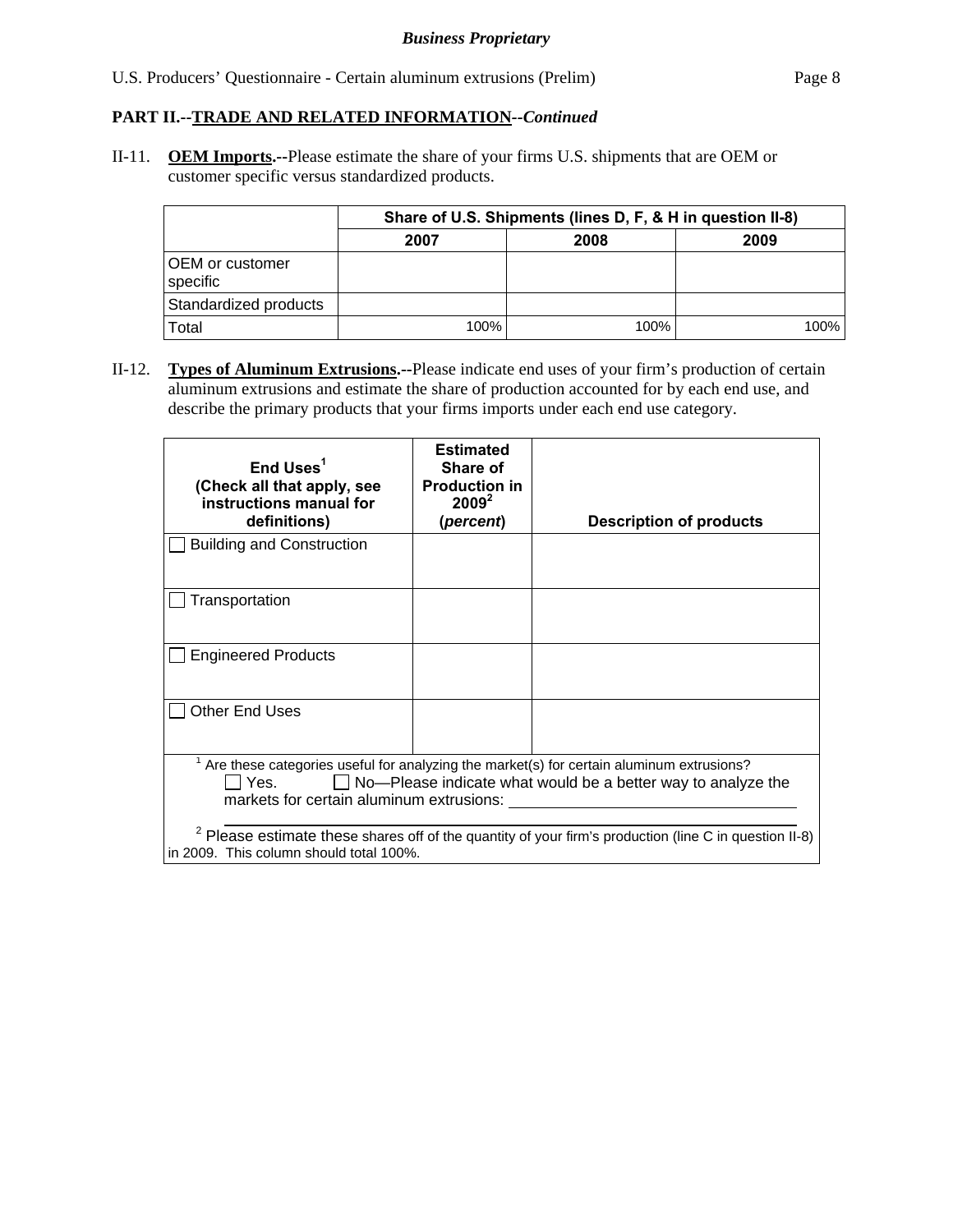#### *Business Proprietary*

U.S. Producers' Questionnaire - Certain aluminum extrusions (Prelim) Page 9

## **PART II.--TRADE AND RELATED INFORMATION***--Continued*

II-13. **Purchases**.--Other than direct imports, has your firm otherwise purchased certain aluminum extrusions since January 1, 2007? (See definitions in the instruction booklet.)

 $\Box$  No  $\Box$  Yes--Report such purchases below for the specified periods.<sup>1</sup>

|                                                                                                                                                                            | (Quantity in square yards, value in \$1,000) |      |      |  |  |
|----------------------------------------------------------------------------------------------------------------------------------------------------------------------------|----------------------------------------------|------|------|--|--|
|                                                                                                                                                                            | <b>Calendar years</b>                        |      |      |  |  |
| <b>Item</b>                                                                                                                                                                | 2007                                         | 2008 | 2009 |  |  |
| PURCHASES FROM U.S. IMPORTERS <sup>2</sup> OF<br><b>CERTAIN ALUMINUM EXTRUSIONS FROM--</b>                                                                                 |                                              |      |      |  |  |
| China:                                                                                                                                                                     |                                              |      |      |  |  |
| Quantity                                                                                                                                                                   |                                              |      |      |  |  |
| Value                                                                                                                                                                      |                                              |      |      |  |  |
| Canada:                                                                                                                                                                    |                                              |      |      |  |  |
| Quantity                                                                                                                                                                   |                                              |      |      |  |  |
| Value                                                                                                                                                                      |                                              |      |      |  |  |
| Other sources: $3\overline{3}$                                                                                                                                             |                                              |      |      |  |  |
| Quantity                                                                                                                                                                   |                                              |      |      |  |  |
| Value                                                                                                                                                                      |                                              |      |      |  |  |
| <b>PURCHASES FROM DOMESTIC</b><br><b>PRODUCERS:</b> <sup>2</sup>                                                                                                           |                                              |      |      |  |  |
| Quantity                                                                                                                                                                   |                                              |      |      |  |  |
| Value                                                                                                                                                                      |                                              |      |      |  |  |
| PURCHASES FROM UNKNOWN SOURCES:2                                                                                                                                           |                                              |      |      |  |  |
| Quantity                                                                                                                                                                   |                                              |      |      |  |  |
| Value                                                                                                                                                                      |                                              |      |      |  |  |
| Please indicate your reasons for purchasing this product. If your reasons differ by source, please elaborate.                                                              |                                              |      |      |  |  |
| $2$ Please list the name of the firm(s) from which you purchased this product. If your suppliers differ by source,<br>please identify the source for each listed supplier. |                                              |      |      |  |  |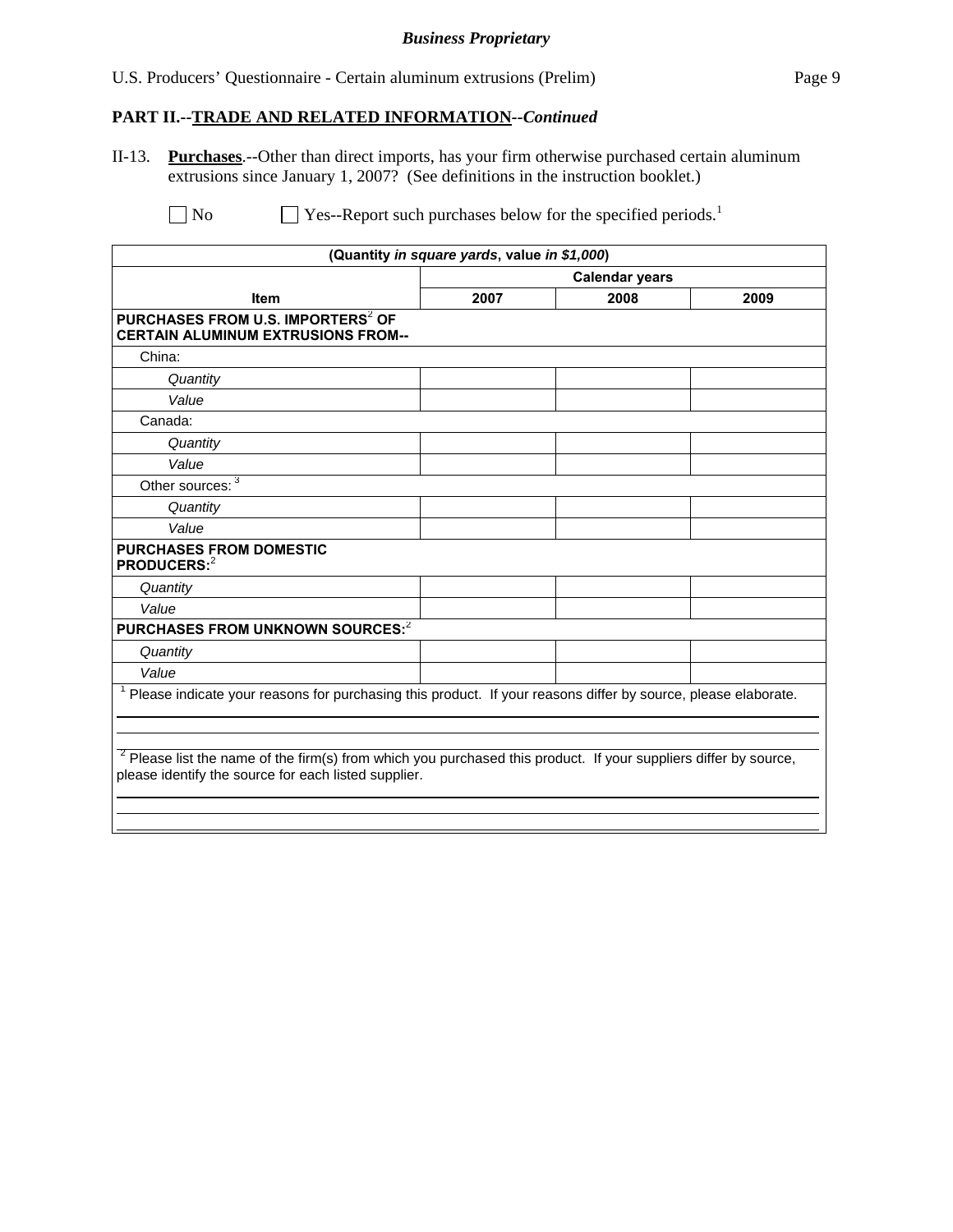#### **PART III.--FINANCIAL INFORMATION**

l

l

Address questions on this part of the questionnaire to David Boyland (202-708-4725, david.boyland@usitc.gov).

III-1. **Contact information (financial)**.--Who should be contacted regarding the requested financial information?

Company contact:

 $\overline{a}$ 

l

Name and title

 $($ Phone number E-mail address

- III-2. **Accounting system**.--Briefly describe your financial accounting system.
	- A. When does your fiscal year end (month and day)? If your fiscal year changed during the period examined, explain below:
	- B.1. Describe the lowest level of operations (e.g., plant, division, company-wide) for which financial statements are prepared that include certain aluminum extrusions:
		- 2. Does your firm prepare profit/loss statements specific to certain aluminum  $\Box$  Yes
		- $\Box$  No 3. How often did your firm (or parent company) prepare financial statements (including annual reports, 10Ks)? Please check relevant items below.  $\Box$  Audited,  $\Box$  unaudited,  $\Box$  annual reports,  $\Box$  10Ks,  $\Box$  10 Qs,  $\Box$  Monthly,  $\Box$  quarterly,  $\Box$  semi-annually,  $\Box$  annually 4. Accounting basis:  $\Box$  GAAP,  $\Box$  cash,  $\Box$  tax, or  $\Box$  other comprehensive
		- (specify)

*Note: The Commission may request that your company submit copies of its financial statements, including internal profit-and-loss statements for the division or product group that includes certain aluminum extrusions, as well as those statements and worksheets used to compile data for your firm's questionnaire response.* 

III-3. **Cost accounting system**.--Briefly describe your cost accounting system (*e.g.*, standard cost, job order cost, *etc.*).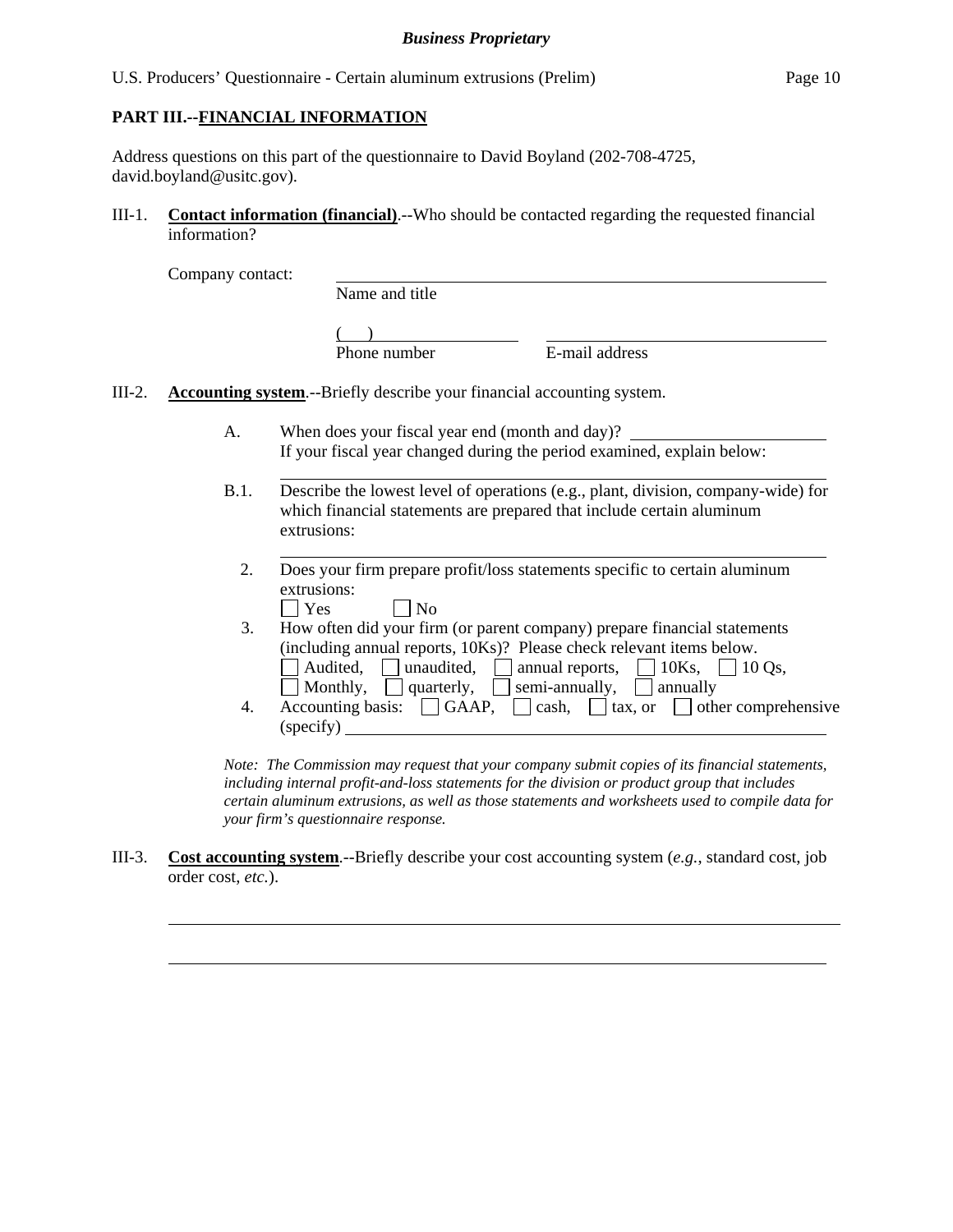| produced certain aluminum extrusions, and provide the share of net sales accounted for by these<br>other products in your most recent fiscal year:                                                                                                                                                                                                                                                   | <b>Other products</b> .--Please list any other products you produced in the facilities in which you |                                              |                |
|------------------------------------------------------------------------------------------------------------------------------------------------------------------------------------------------------------------------------------------------------------------------------------------------------------------------------------------------------------------------------------------------------|-----------------------------------------------------------------------------------------------------|----------------------------------------------|----------------|
| Products                                                                                                                                                                                                                                                                                                                                                                                             |                                                                                                     |                                              | Share of sales |
|                                                                                                                                                                                                                                                                                                                                                                                                      |                                                                                                     |                                              |                |
|                                                                                                                                                                                                                                                                                                                                                                                                      |                                                                                                     |                                              |                |
|                                                                                                                                                                                                                                                                                                                                                                                                      |                                                                                                     |                                              |                |
| <b>Purchased inputs.</b> --Does your firm purchase inputs (raw materials, labor, energy, or any other                                                                                                                                                                                                                                                                                                |                                                                                                     |                                              |                |
| $\perp$ Yes—Continue to question III-7 below.                                                                                                                                                                                                                                                                                                                                                        |                                                                                                     | $\Box$ No--Continue to question III-9 below. |                |
|                                                                                                                                                                                                                                                                                                                                                                                                      |                                                                                                     |                                              |                |
| services) used in the production of certain aluminum extrusions from any related firm?<br><b>Inputs from related firms.</b> --In the space provided below, identify the inputs used in the<br>production of certain aluminum extrusions that your firm purchases from related parties whose<br>financial statements are ultimately consolidated with the financial statements of your firm.<br>Input |                                                                                                     | Related party                                |                |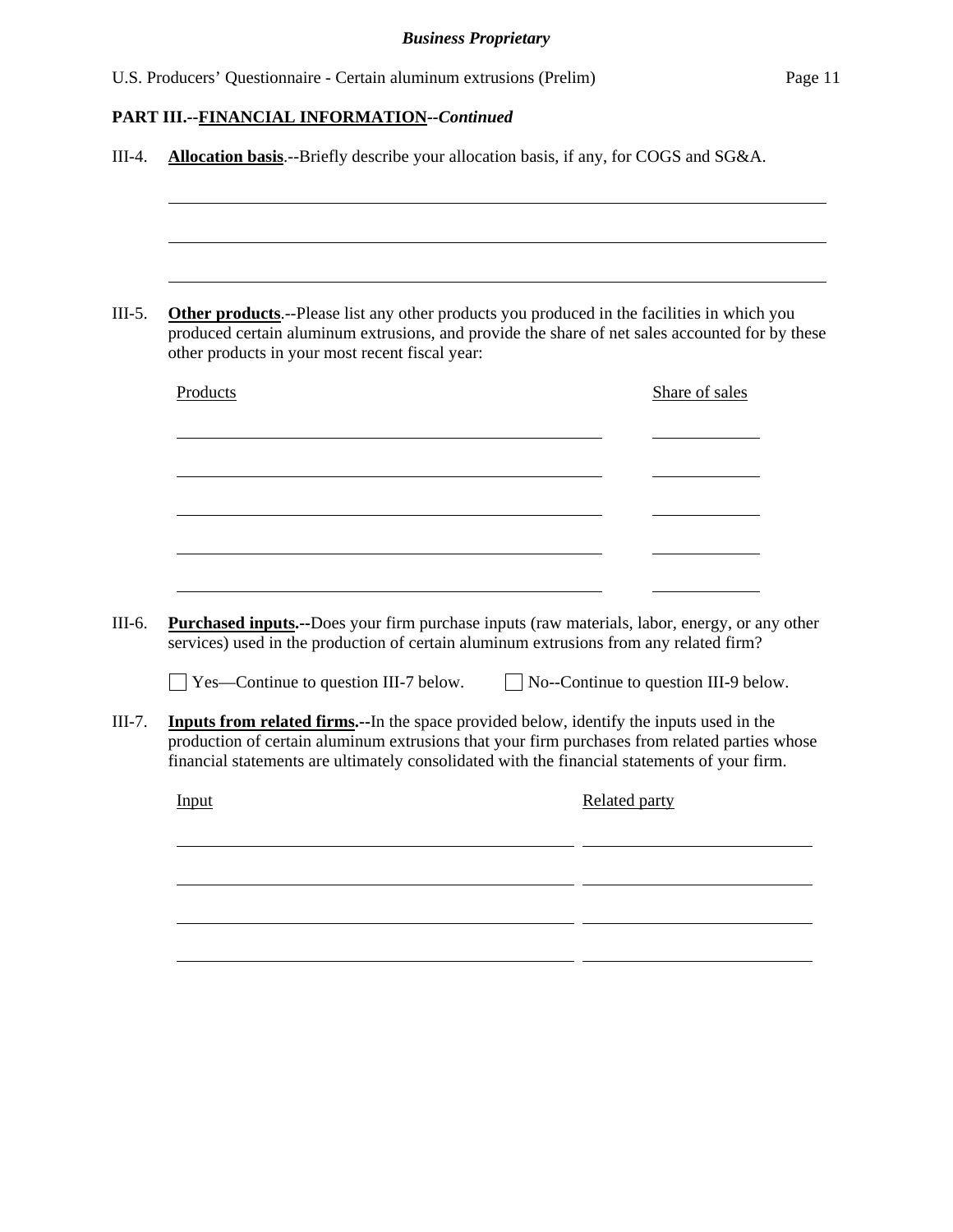III-8. **Inputs from related firms at cost**.--All intercompany profit on inputs purchased from related parties that is eliminated pursuant to formal financial statement consolidation should also be eliminated from the costs reported to the Commission in question III-10 (i.e., costs reported in question III-10, to the extent that they reflect inputs purchased from related parties, should only reflect the related party's cost and not include an associated profit component). Reasonable methods for determining and eliminating the associated profit on inputs purchased from related parties are acceptable.

 Has your firm complied with the Commission's instructions regarding costs associated with inputs purchased from related parties?

 Yes No—Please contact David Boyland (202-708-4725, david.boyland@usitc.gov).

III-9. **Nonrecurring charges/gains**.--For each annual period for which financial results are reported in question III-10, please indicate in the schedule below the specific nonrecurring charges/gains, the specific line item from question III-10 where the associated non-recurring charges/gains are included, a brief description of the charges/gains, and the associated values (*in \$1,000*).

|                                                                                                                                                                                                                                          | Fiscal years ended-- |  |
|------------------------------------------------------------------------------------------------------------------------------------------------------------------------------------------------------------------------------------------|----------------------|--|
| <b>Item</b>                                                                                                                                                                                                                              |                      |  |
| Non-recurring charges/gains: (In this column<br>please provide a brief description of each<br>nonrecurring charge/gain and indicate the particular<br>line items where the associated charges/gains are<br>included in question III-10.) |                      |  |
|                                                                                                                                                                                                                                          |                      |  |
| 2.                                                                                                                                                                                                                                       |                      |  |
| 3.                                                                                                                                                                                                                                       |                      |  |
| $\boldsymbol{4}$ .                                                                                                                                                                                                                       |                      |  |
| 5.                                                                                                                                                                                                                                       |                      |  |
| 6.                                                                                                                                                                                                                                       |                      |  |
| 7.                                                                                                                                                                                                                                       |                      |  |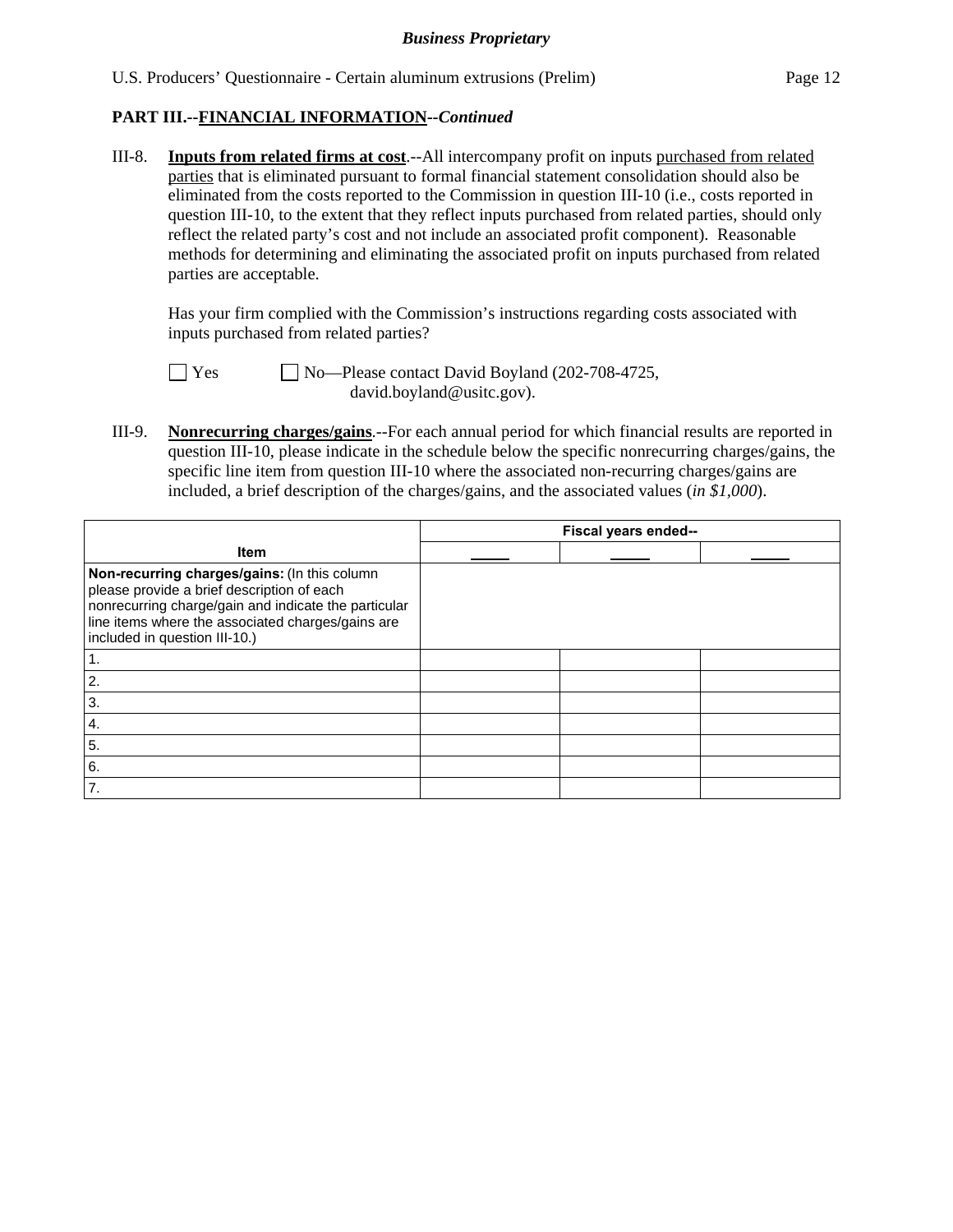III-10. **Operations on certain aluminum extrusions**.--Report the revenue and related cost information requested below on the certain aluminum extrusions operations of your U.S. establishment(s).<sup>1</sup> Do not report resales of products. Note that internal consumption and transfers to related firms must be valued at fair market value and purchases from related firms must be at  $cost^2$ . Provide data for your three most recently completed fiscal years in chronological order from left to right. If your firm was involved in tolling operations (either as the toller or as the tollee) please contact David Boyland at (202) 708-4725 before completing this section of the questionnaire.

|                                                                                                                                  | Quantity (in short tons) and value (in \$1,000) |  |  |
|----------------------------------------------------------------------------------------------------------------------------------|-------------------------------------------------|--|--|
| Fiscal years ended--                                                                                                             |                                                 |  |  |
| <b>Item</b>                                                                                                                      |                                                 |  |  |
| Net sales quantities: <sup>3</sup>                                                                                               |                                                 |  |  |
| Commercial sales                                                                                                                 |                                                 |  |  |
| Internal consumption                                                                                                             |                                                 |  |  |
| Transfers to related firms                                                                                                       |                                                 |  |  |
| Total net sales quantities                                                                                                       |                                                 |  |  |
| Net sales values: <sup>3</sup>                                                                                                   |                                                 |  |  |
| Commercial sales                                                                                                                 |                                                 |  |  |
| Internal consumption                                                                                                             |                                                 |  |  |
| Transfers to related firms                                                                                                       |                                                 |  |  |
| Total net sales values                                                                                                           |                                                 |  |  |
| Cost of goods sold (COGS): <sup>4</sup>                                                                                          |                                                 |  |  |
| Aluminum feedstock                                                                                                               |                                                 |  |  |
| Other raw materials                                                                                                              |                                                 |  |  |
| Direct labor                                                                                                                     |                                                 |  |  |
| Other factory costs                                                                                                              |                                                 |  |  |
| <b>Total COGS</b>                                                                                                                |                                                 |  |  |
| Gross profit or (loss)                                                                                                           |                                                 |  |  |
| Selling, general, and administrative<br>(SG&A) expenses:                                                                         |                                                 |  |  |
| Selling expenses                                                                                                                 |                                                 |  |  |
| General and administrative expenses                                                                                              |                                                 |  |  |
| <b>Total SG&amp;A expenses</b>                                                                                                   |                                                 |  |  |
| <b>Operating income (loss)</b>                                                                                                   |                                                 |  |  |
| Other income and expenses:                                                                                                       |                                                 |  |  |
| Interest expense                                                                                                                 |                                                 |  |  |
| All other expense items                                                                                                          |                                                 |  |  |
| All other income items                                                                                                           |                                                 |  |  |
| All other income or expenses, net                                                                                                |                                                 |  |  |
| Net income or (loss) before income taxes                                                                                         |                                                 |  |  |
| Depreciation/amortization included above                                                                                         |                                                 |  |  |
| Include only sales (whether domestic or export) and costs related to your U.S. manufacturing operations. Note: In the context of |                                                 |  |  |

measuring financial results, sales include internal consumption and transfers to related firms.<br><sup>2</sup> Please list the expense categories and amounts of any profits on internal inputs or inputs from related firms that are ref your books but which are eliminated from the costs reported below.

 $3$  Less discounts, returns, allowances, and prepaid freight. The quantities and values should approximate the corresponding shipment quantities and values reported in Part II of this questionnaire.

 <sup>4</sup> COGS should include costs associated with corresponding internal consumption and transfers to related firms.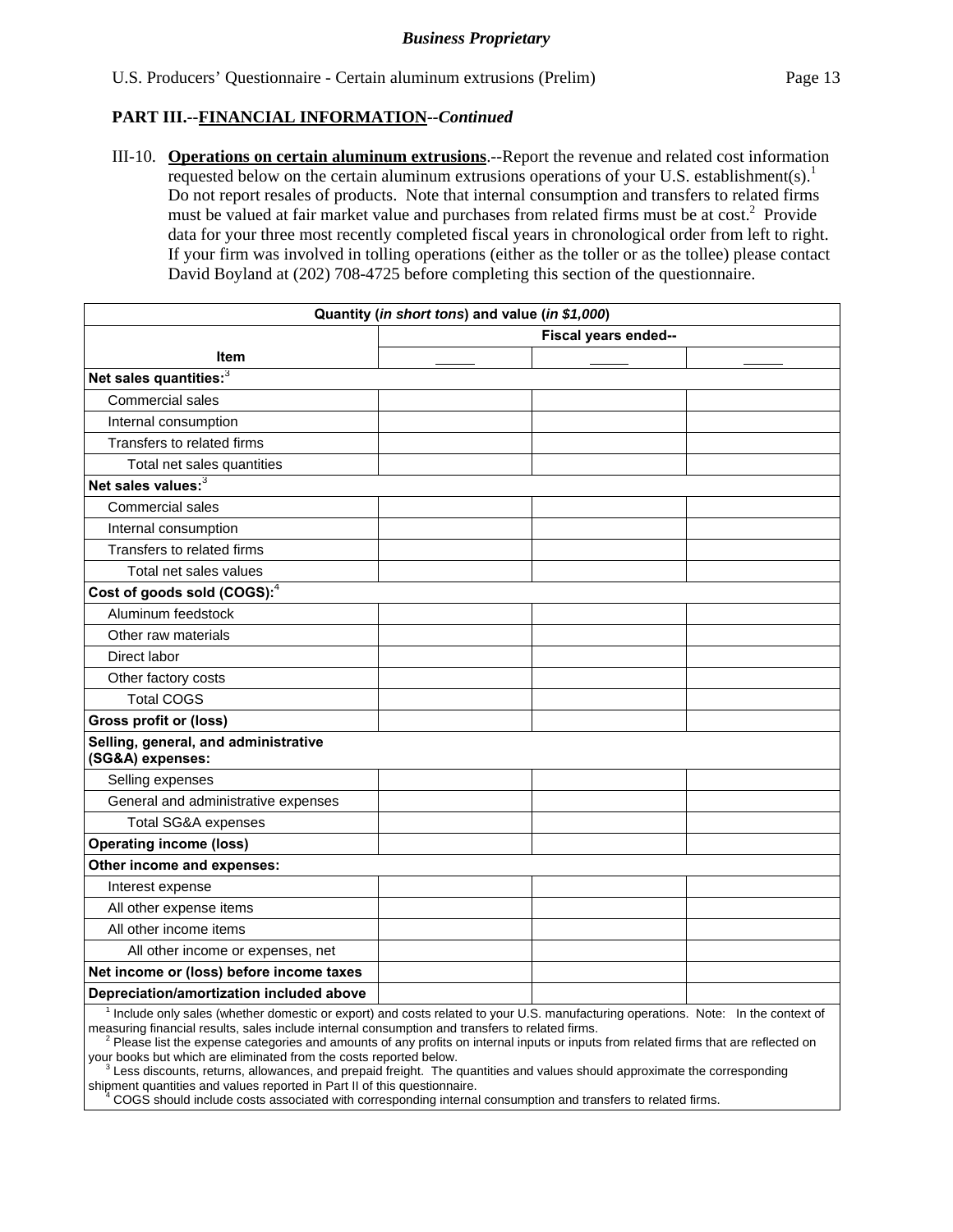III-11. **Asset values**.--Report the total assets associated with the production, warehousing, and sale of certain aluminum extrusions. If your firm does not maintain some or all of the specific asset data in the normal course of business, please estimate it based upon some rational method (such as production, sales, or costs) that is consistent with your cost allocations in the previous question. Your finished goods inventory value should reconcile with the inventory quantity data reported in Part II. Provide data as of the end of your three most recently completed fiscal years in chronological order from left to right.

| Value (in \$1,000)                                                          |                      |  |  |  |
|-----------------------------------------------------------------------------|----------------------|--|--|--|
|                                                                             | Fiscal years ended-- |  |  |  |
| <b>Item</b>                                                                 |                      |  |  |  |
| Assets associated with the production, warehousing, and<br>sale of product: |                      |  |  |  |
| 1. Current assets:                                                          |                      |  |  |  |
| A. Cash and equivalents                                                     |                      |  |  |  |
| B. Accounts receivable, net                                                 |                      |  |  |  |
| C. Inventories                                                              |                      |  |  |  |
| D. Other (describe: ______)                                                 |                      |  |  |  |
| E. Total current assets (lines 1.A. through 1.D.)                           |                      |  |  |  |
| 2. Property, plant, and equipment                                           |                      |  |  |  |
| A. Original cost of property, plant, and equipment                          |                      |  |  |  |
| B. Less: Accumulated depreciation                                           |                      |  |  |  |
| C. Equals: Book value of property, plant, and equipment                     |                      |  |  |  |
| 3. Other (describe: _____                                                   |                      |  |  |  |
| 4. Total assets (lines 1.E., 2.C., and 3)                                   |                      |  |  |  |

III-12. **Capital expenditures and research and development expenses**.--Report your firm's capital expenditures and research and development expenses on certain aluminum extrusions. Provide data for your three most recently completed fiscal years in chronological order from left to right.

| Value ( <i>in \$1,000</i> )              |                      |  |  |  |
|------------------------------------------|----------------------|--|--|--|
|                                          | Fiscal years ended-- |  |  |  |
| Item                                     |                      |  |  |  |
| <b>Capital expenditures</b>              |                      |  |  |  |
| <b>Research and development expenses</b> |                      |  |  |  |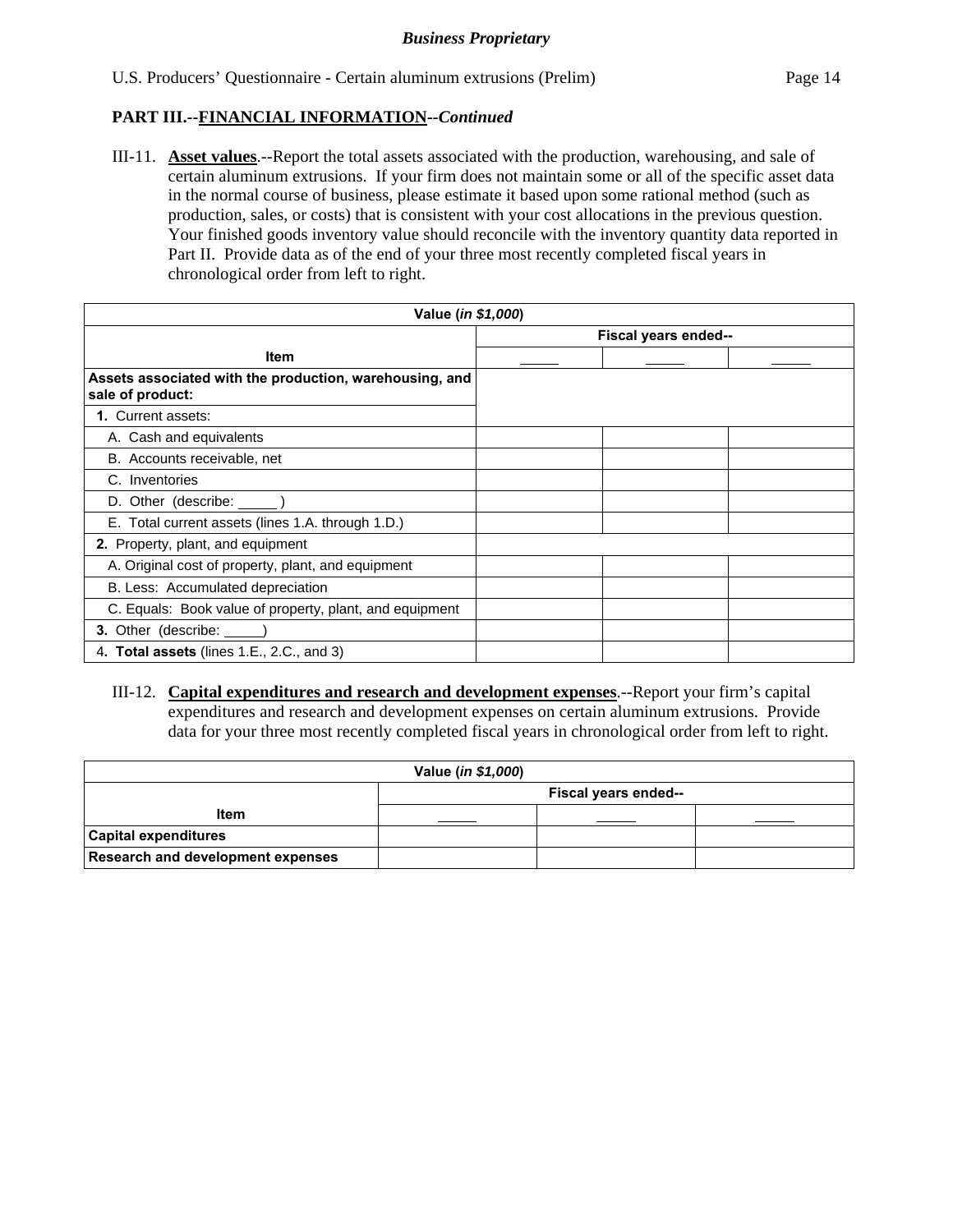- III-13. **Actual effects of imports**.--Since January 1, 2007, has your firm experienced any actual negative effects on its return on investment or its growth, investment, ability to raise capital, existing development and production efforts (including efforts to develop a derivative or more advanced version of the product), or the scale of capital investments as a result of imports of certain aluminum extrusions from China?
	- $\Box$  No  $\Box$  Yes--My firm has experienced actual negative effects as follows:
		- Cancellation, postponement, or rejection of expansion projects
		- Denial or rejection of investment proposal
		- $\Box$  Reduction in the size of capital investments
		- $\Box$  Rejection of bank loans
		- **Lowering of credit rating**
		- $\Box$  Problem related to the issue of stocks or bonds
		- Other (specify)

l

l

l

III-14. **Anticipated effects of imports**.--Does your firm anticipate any negative effects of imports of certain aluminum extrusions from China?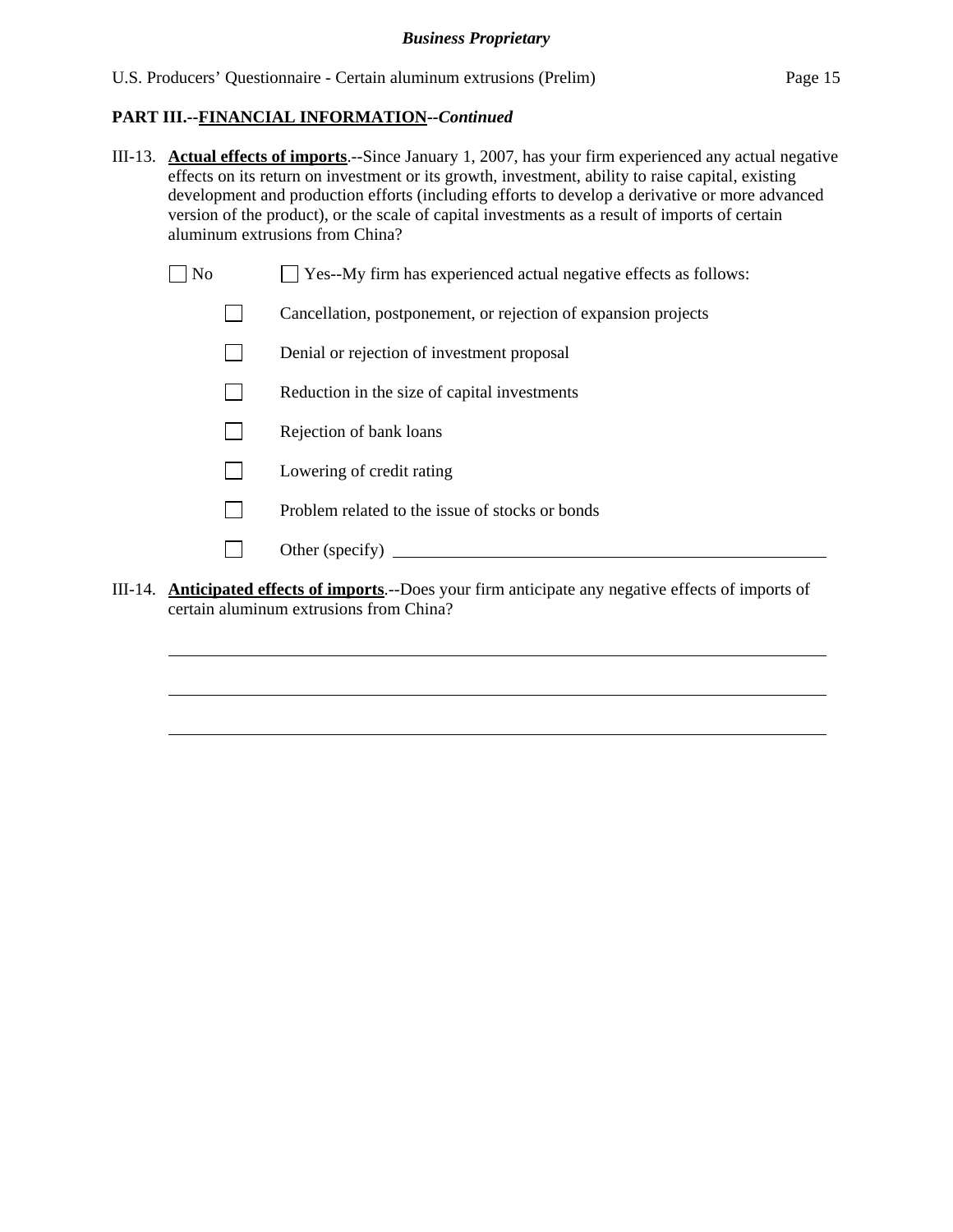#### **PART IV.--PRICING AND RELATED INFORMATION**

Further information on this part of the questionnaire can be obtained from James Fetzer (202-708-5403, james.fetzer@usitc.gov)

IV-1. **Contact information (price).--**Who should be contacted regarding the requested pricing and related information?

Company contact:

Name and title

 $($ 

Phone number E-mail address

## **PRICE DATA**

This section requests quarterly quantity and value data, f.o.b. your U.S. point of shipment, for your commercial shipments to unrelated U.S. customers during January 2007–December 2009 of the following products produced by your firm.

- *Product 1***.-- Mullions & Split-Mullions, Anodized Finish, Unworked, Alloy 6063 Size: 1.75" x 3" to 3" x 8", Weight: 0.6 lb/ft to 7 lb/ft**
- *Product 2***.-- Door/Window Frames & Sashes, Painted Finish, Unworked, Alloy 6063 Size: CCD: 0.75" to 6", Weight: 0.2 lb/ft to 2 lb/ft**
- *Product 3***.-- Hand Rails, Painted Finish, Unworked, Alloy 6063 Size: CCD: 0.5" to 6", Weight: 0.15 lb/ft to 8.25 lb/ft**
- *Product 4***.-- Tub and shower components, Anodized and Bright Dip Finishes, Unworked, Alloys 6063 & 6463 – Size: CCD: 0.6" to 3", Weight: 0.1 lb/ft to 1 lb/ft**
- *Product 5***.-- Pipe, Mill Finish, Unworked, Alloy 6061 Size: 1" to 5" Schedule 40 @ 0.5 lb/ft to 5 lb/ft**

**Please note that total dollar values should be f.o.b., U.S. point of shipment and should not include U.S.-inland transportation costs. Total dollar values should reflect the** *final net* **amount paid to you (i.e., should be net of all deductions for discounts or rebates). See instruction booklet**.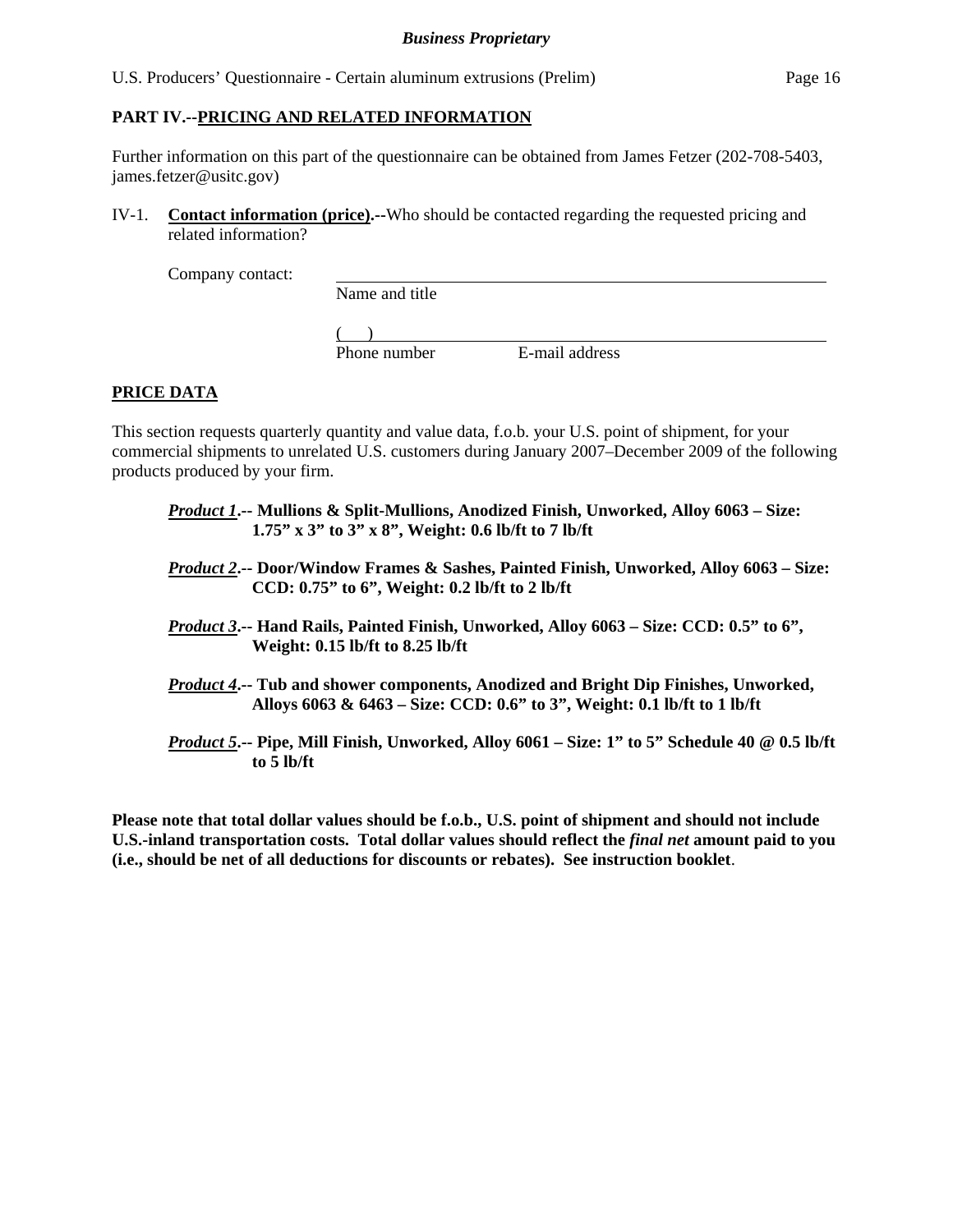IV-2. Pricing data.--Report below the quarterly price data<sup>1</sup> for pricing products<sup>2</sup> produced and sold by your firm.

|                                                                                                                                                                                                                                                                                                                                                                                                       | (Quantity in pounds, value in dollars) |       |                  |       |
|-------------------------------------------------------------------------------------------------------------------------------------------------------------------------------------------------------------------------------------------------------------------------------------------------------------------------------------------------------------------------------------------------------|----------------------------------------|-------|------------------|-------|
|                                                                                                                                                                                                                                                                                                                                                                                                       | Product 1                              |       | <b>Product 2</b> |       |
| <b>Period of shipment</b>                                                                                                                                                                                                                                                                                                                                                                             | Quantity                               | Value | Quantity         | Value |
| 2007:                                                                                                                                                                                                                                                                                                                                                                                                 |                                        |       |                  |       |
| January-March                                                                                                                                                                                                                                                                                                                                                                                         |                                        |       |                  |       |
| April-June                                                                                                                                                                                                                                                                                                                                                                                            |                                        |       |                  |       |
| July-September                                                                                                                                                                                                                                                                                                                                                                                        |                                        |       |                  |       |
| October-December                                                                                                                                                                                                                                                                                                                                                                                      |                                        |       |                  |       |
| 2008:                                                                                                                                                                                                                                                                                                                                                                                                 |                                        |       |                  |       |
| January-March                                                                                                                                                                                                                                                                                                                                                                                         |                                        |       |                  |       |
| April-June                                                                                                                                                                                                                                                                                                                                                                                            |                                        |       |                  |       |
| July-September                                                                                                                                                                                                                                                                                                                                                                                        |                                        |       |                  |       |
| October-December                                                                                                                                                                                                                                                                                                                                                                                      |                                        |       |                  |       |
| 2009:                                                                                                                                                                                                                                                                                                                                                                                                 |                                        |       |                  |       |
| January-March                                                                                                                                                                                                                                                                                                                                                                                         |                                        |       |                  |       |
| April-June                                                                                                                                                                                                                                                                                                                                                                                            |                                        |       |                  |       |
| July-September                                                                                                                                                                                                                                                                                                                                                                                        |                                        |       |                  |       |
| October-December                                                                                                                                                                                                                                                                                                                                                                                      |                                        |       |                  |       |
|                                                                                                                                                                                                                                                                                                                                                                                                       | Product 3                              |       |                  |       |
|                                                                                                                                                                                                                                                                                                                                                                                                       | Quantity                               | Value |                  |       |
| 2007:                                                                                                                                                                                                                                                                                                                                                                                                 |                                        |       |                  |       |
| January-March                                                                                                                                                                                                                                                                                                                                                                                         |                                        |       |                  |       |
| April-June                                                                                                                                                                                                                                                                                                                                                                                            |                                        |       |                  |       |
| July-September                                                                                                                                                                                                                                                                                                                                                                                        |                                        |       |                  |       |
| October-December                                                                                                                                                                                                                                                                                                                                                                                      |                                        |       |                  |       |
| 2008:                                                                                                                                                                                                                                                                                                                                                                                                 |                                        |       |                  |       |
| January-March                                                                                                                                                                                                                                                                                                                                                                                         |                                        |       |                  |       |
| April-June                                                                                                                                                                                                                                                                                                                                                                                            |                                        |       |                  |       |
| July-September                                                                                                                                                                                                                                                                                                                                                                                        |                                        |       |                  |       |
| October-December                                                                                                                                                                                                                                                                                                                                                                                      |                                        |       |                  |       |
| 2009:                                                                                                                                                                                                                                                                                                                                                                                                 |                                        |       |                  |       |
| January-March                                                                                                                                                                                                                                                                                                                                                                                         |                                        |       |                  |       |
| April-June                                                                                                                                                                                                                                                                                                                                                                                            |                                        |       |                  |       |
| July-September                                                                                                                                                                                                                                                                                                                                                                                        |                                        |       |                  |       |
| October-December                                                                                                                                                                                                                                                                                                                                                                                      |                                        |       |                  |       |
| $1$ Net values ( <i>i.e.</i> , gross sales values less all discounts, allowances, rebates, prepaid freight, and the value of<br>returned goods), f.o.b. your U.S. point of shipment.<br><sup>2</sup> Pricing product definitions are provided on the first page of Part IV.<br>Note.--If your product does not exactly meet the product specifications but is competitive with the specified product, |                                        |       |                  |       |
| provide a description of your product:                                                                                                                                                                                                                                                                                                                                                                |                                        |       |                  |       |

Product 1:

Product 2:

Product 3: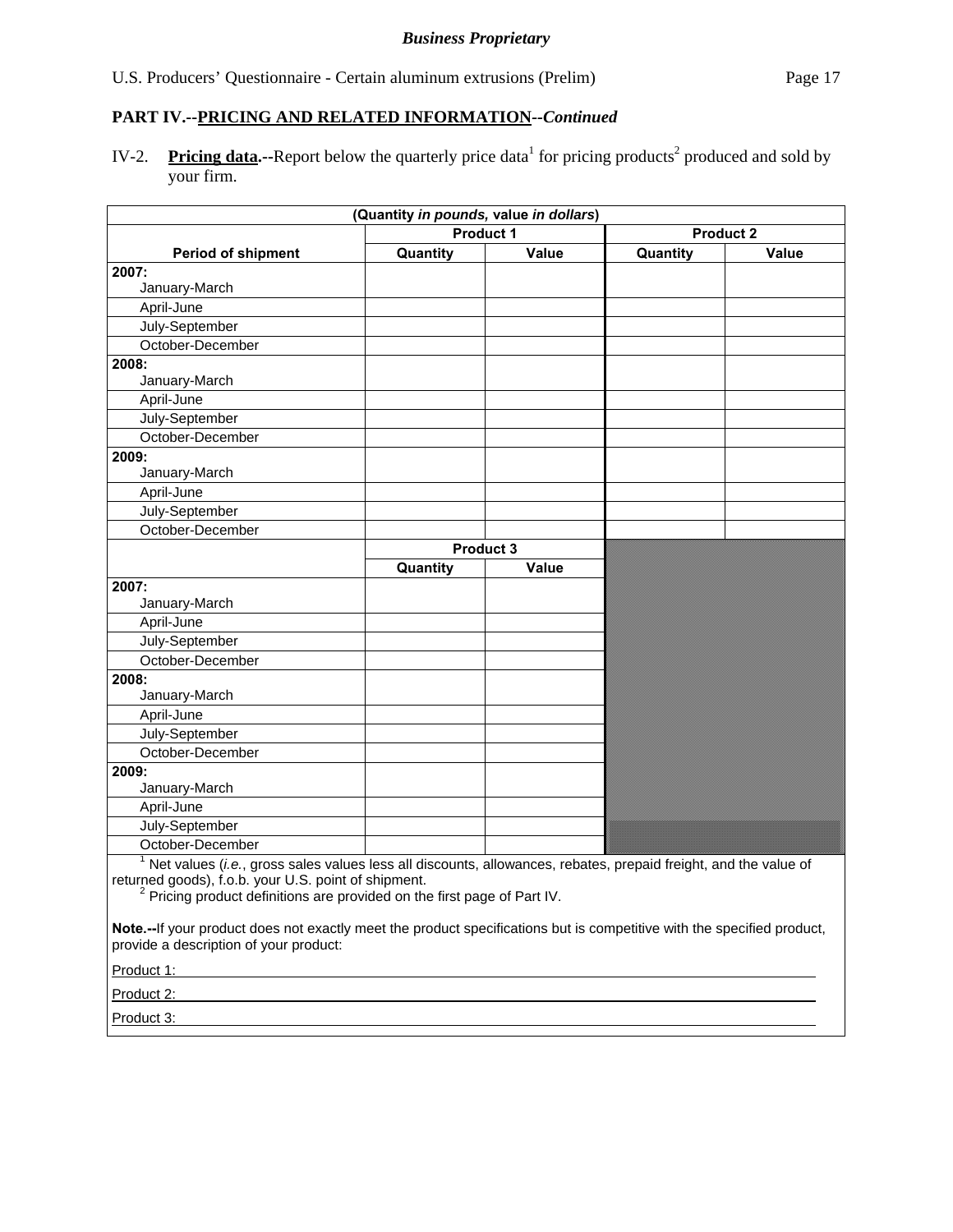#### IV-2. **Pricing data.—***Continued*

| (Quantity in pounds, value in dollars)                                                                          |                  |              |                  |              |
|-----------------------------------------------------------------------------------------------------------------|------------------|--------------|------------------|--------------|
|                                                                                                                 | <b>Product 4</b> |              | <b>Product 5</b> |              |
| <b>Period of shipment</b>                                                                                       | Quantity         | <b>Value</b> | Quantity         | <b>Value</b> |
| 2007:                                                                                                           |                  |              |                  |              |
| January-March                                                                                                   |                  |              |                  |              |
| April-June                                                                                                      |                  |              |                  |              |
| July-September                                                                                                  |                  |              |                  |              |
| October-December                                                                                                |                  |              |                  |              |
| 2008:                                                                                                           |                  |              |                  |              |
| January-March                                                                                                   |                  |              |                  |              |
| April-June                                                                                                      |                  |              |                  |              |
| July-September                                                                                                  |                  |              |                  |              |
| October-December                                                                                                |                  |              |                  |              |
| 2009:                                                                                                           |                  |              |                  |              |
| January-March                                                                                                   |                  |              |                  |              |
| April-June                                                                                                      |                  |              |                  |              |
| July-September                                                                                                  |                  |              |                  |              |
| October-December                                                                                                |                  |              |                  |              |
| Net values (i.e., gross sales values less all discounts, allowances, rebates, prepaid freight, and the value of |                  |              |                  |              |

returned goods), f.o.b. your U.S. point of shipment.

<sup>2</sup> Pricing product definitions are provided on the first page of Part IV.

**Note.--**If your product does not exactly meet the product specifications but is competitive with the specified product, provide a description of your product:

Product 4:

Product 5: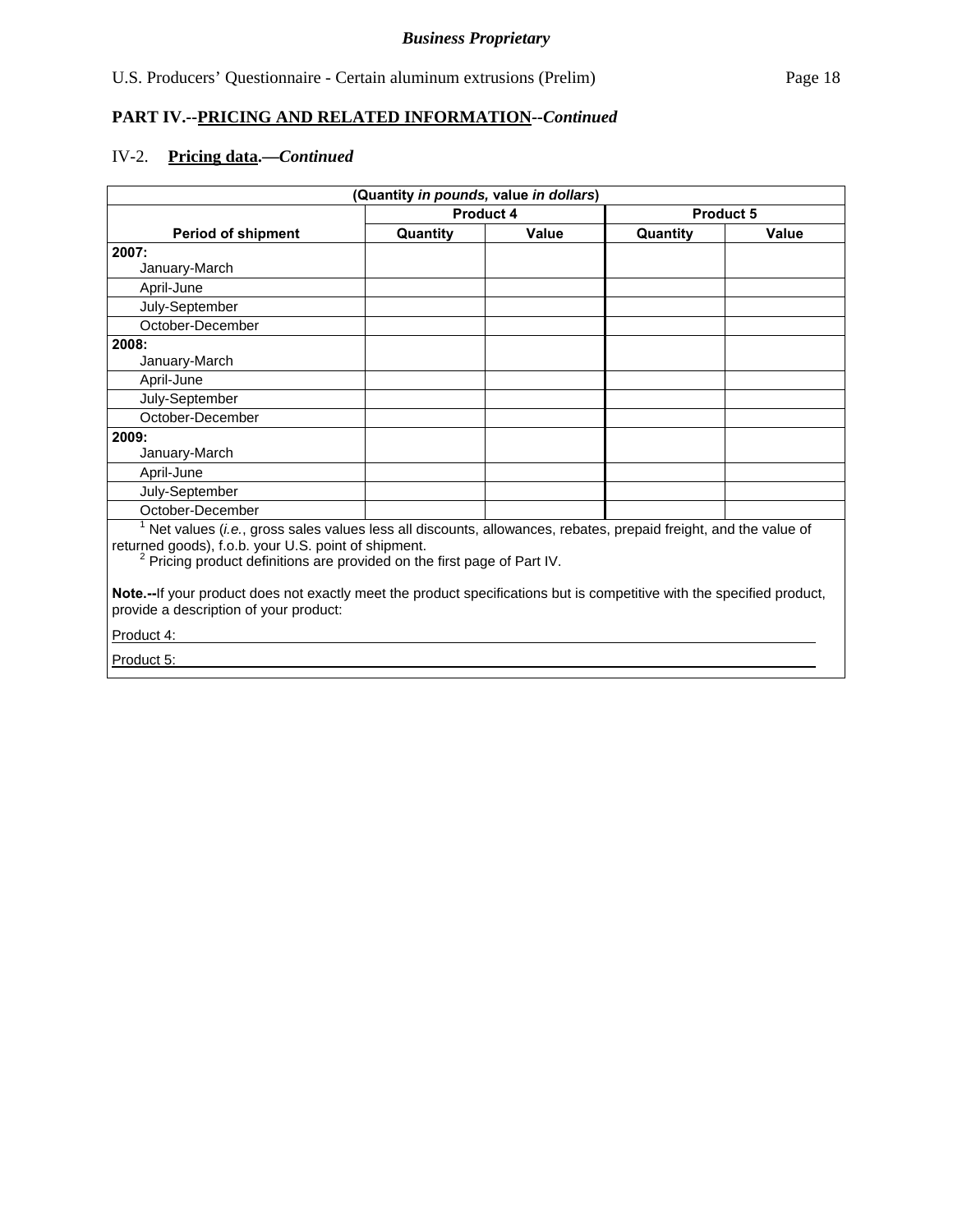## *Business Proprietary*

## **PART IV.--PRICING AND RELATED INFORMATION***--Continued*

| $IV-3.$ | <b>Price setting.</b> -- How does your firm determine the prices that it charges for sales of certain<br>aluminum extrusions (check all that apply)? If your firm issues price lists, please include a copy<br>of a recent price list with your submission. If your price list is large, please only submit some<br>sample pages. |                               |                                                                                                                                                                                                                                                                                                          |  |  |  |
|---------|-----------------------------------------------------------------------------------------------------------------------------------------------------------------------------------------------------------------------------------------------------------------------------------------------------------------------------------|-------------------------------|----------------------------------------------------------------------------------------------------------------------------------------------------------------------------------------------------------------------------------------------------------------------------------------------------------|--|--|--|
|         | Transaction by transaction                                                                                                                                                                                                                                                                                                        | Contracts                     | Set price lists                                                                                                                                                                                                                                                                                          |  |  |  |
|         | Internet sales                                                                                                                                                                                                                                                                                                                    |                               |                                                                                                                                                                                                                                                                                                          |  |  |  |
|         |                                                                                                                                                                                                                                                                                                                                   |                               |                                                                                                                                                                                                                                                                                                          |  |  |  |
| $IV-4.$ | <b>Discount policy.</b> -- Please indicate and describe your firm's discount policies (check all that<br><i>apply</i> ).                                                                                                                                                                                                          |                               |                                                                                                                                                                                                                                                                                                          |  |  |  |
|         | Quantity discounts                                                                                                                                                                                                                                                                                                                | Annual total volume discounts | No discount policy                                                                                                                                                                                                                                                                                       |  |  |  |
|         | Other--Please describe: Note that the set of the set of the set of the set of the set of the set of the set of the set of the set of the set of the set of the set of the set of the set of the set of the set of the set of t                                                                                                    |                               |                                                                                                                                                                                                                                                                                                          |  |  |  |
|         |                                                                                                                                                                                                                                                                                                                                   |                               |                                                                                                                                                                                                                                                                                                          |  |  |  |
| $IV-5.$ | Pricing terms for certain aluminum extrusions.--                                                                                                                                                                                                                                                                                  |                               |                                                                                                                                                                                                                                                                                                          |  |  |  |
|         | (a)                                                                                                                                                                                                                                                                                                                               |                               | What are your firm's typical sales terms for its U.S.-produced certain aluminum<br>extrusions $(e.g., 2/10$ net 30 days)?                                                                                                                                                                                |  |  |  |
|         | (b)<br>(check one)                                                                                                                                                                                                                                                                                                                |                               | On what basis are your prices of domestic certain aluminum extrusions usually quoted?<br>Delivered                                                                                                                                                                                                       |  |  |  |
| IV-6.   | 12 months), and (3) spot sales basis (for a single delivery)?                                                                                                                                                                                                                                                                     |                               | <b>Contract versus spot.</b> --Approximately what share of your firm's sales of its U.S.-produced<br>certain aluminum extrusions in 2009 were on a (1) long-term contract basis (multiple deliveries<br>for more than 12 months), (2) short-term contract basis (multiple deliveries up to and including |  |  |  |
|         | Type of sale                                                                                                                                                                                                                                                                                                                      | Share of sales (percent)      |                                                                                                                                                                                                                                                                                                          |  |  |  |
|         | Long-term contracts                                                                                                                                                                                                                                                                                                               |                               |                                                                                                                                                                                                                                                                                                          |  |  |  |
|         | Short-term contracts                                                                                                                                                                                                                                                                                                              |                               |                                                                                                                                                                                                                                                                                                          |  |  |  |
|         | Spot sales                                                                                                                                                                                                                                                                                                                        |                               |                                                                                                                                                                                                                                                                                                          |  |  |  |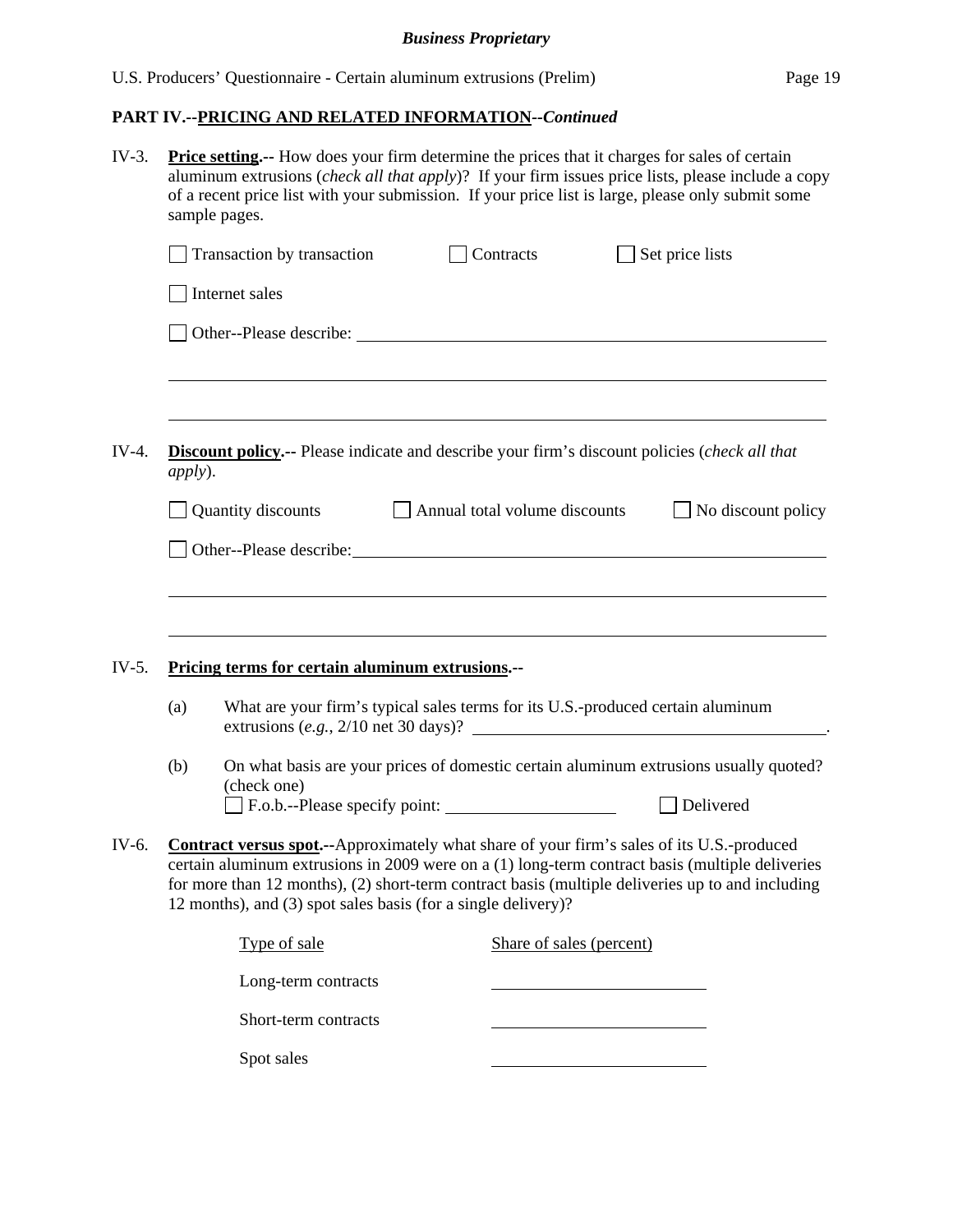## *Business Proprietary*

## **PART IV.--PRICING AND RELATED INFORMATION***--Continued*

| IV-7. |                                                                                                                                                                                            | <b>Long-term contact provisions.</b> --If you sell on a long-term contract basis, please answer the<br>following questions with respect to provisions of a typical long-term contract.                                                                          |  |  |  |
|-------|--------------------------------------------------------------------------------------------------------------------------------------------------------------------------------------------|-----------------------------------------------------------------------------------------------------------------------------------------------------------------------------------------------------------------------------------------------------------------|--|--|--|
|       | (a)                                                                                                                                                                                        |                                                                                                                                                                                                                                                                 |  |  |  |
|       | (b)                                                                                                                                                                                        | Can prices be renegotiated during the contract period?<br>$\Box$ Yes<br>N <sub>o</sub>                                                                                                                                                                          |  |  |  |
|       | (c)                                                                                                                                                                                        | Does the contract fix quantity, price, or both? $\Box$ Quantity<br>$\Box$ Price<br><b>Both</b>                                                                                                                                                                  |  |  |  |
|       | (d)                                                                                                                                                                                        | Does the contract have metal costs that are based on a particular benchmark? $\Box$ No                                                                                                                                                                          |  |  |  |
|       | (e)                                                                                                                                                                                        | Does the contract have a meet-or-release provision?<br>$ $ Yes<br><b>No</b>                                                                                                                                                                                     |  |  |  |
| IV-8. | <b>Short-term contract provisions.--</b> If you sell on a short-term contract basis, please answer the<br>following questions with respect to provisions of a typical short-term contract. |                                                                                                                                                                                                                                                                 |  |  |  |
|       | (a)                                                                                                                                                                                        | What is the average duration of a contract?                                                                                                                                                                                                                     |  |  |  |
|       | (b)                                                                                                                                                                                        | Can prices be renegotiated during the contract period? $\Box$ Yes<br>N <sub>o</sub>                                                                                                                                                                             |  |  |  |
|       | (c)                                                                                                                                                                                        | Does the contract fix quantity, price, or both? $\Box$ Quantity<br>$\Box$ Price<br><b>Both</b>                                                                                                                                                                  |  |  |  |
|       | (d)                                                                                                                                                                                        | Does the contract have metal costs that are based on a particular benchmark? $\Box$ No                                                                                                                                                                          |  |  |  |
|       | (e)                                                                                                                                                                                        | Does the contract have a meet-or-release provision?<br>Yes<br>N <sub>o</sub>                                                                                                                                                                                    |  |  |  |
| IV-9. |                                                                                                                                                                                            | <b>Lead times.</b> --What is your share of sales both from inventory and produced to order and what is<br>the average lead time between a customer's order and the date of delivery for your firm's sales of<br>your U.S.-produced certain aluminum extrusions? |  |  |  |
|       |                                                                                                                                                                                            | Share of sales in 2009<br>Lead time<br>Source                                                                                                                                                                                                                   |  |  |  |
|       |                                                                                                                                                                                            | From inventory                                                                                                                                                                                                                                                  |  |  |  |
|       |                                                                                                                                                                                            | Produced to order                                                                                                                                                                                                                                               |  |  |  |

**Total 100 %**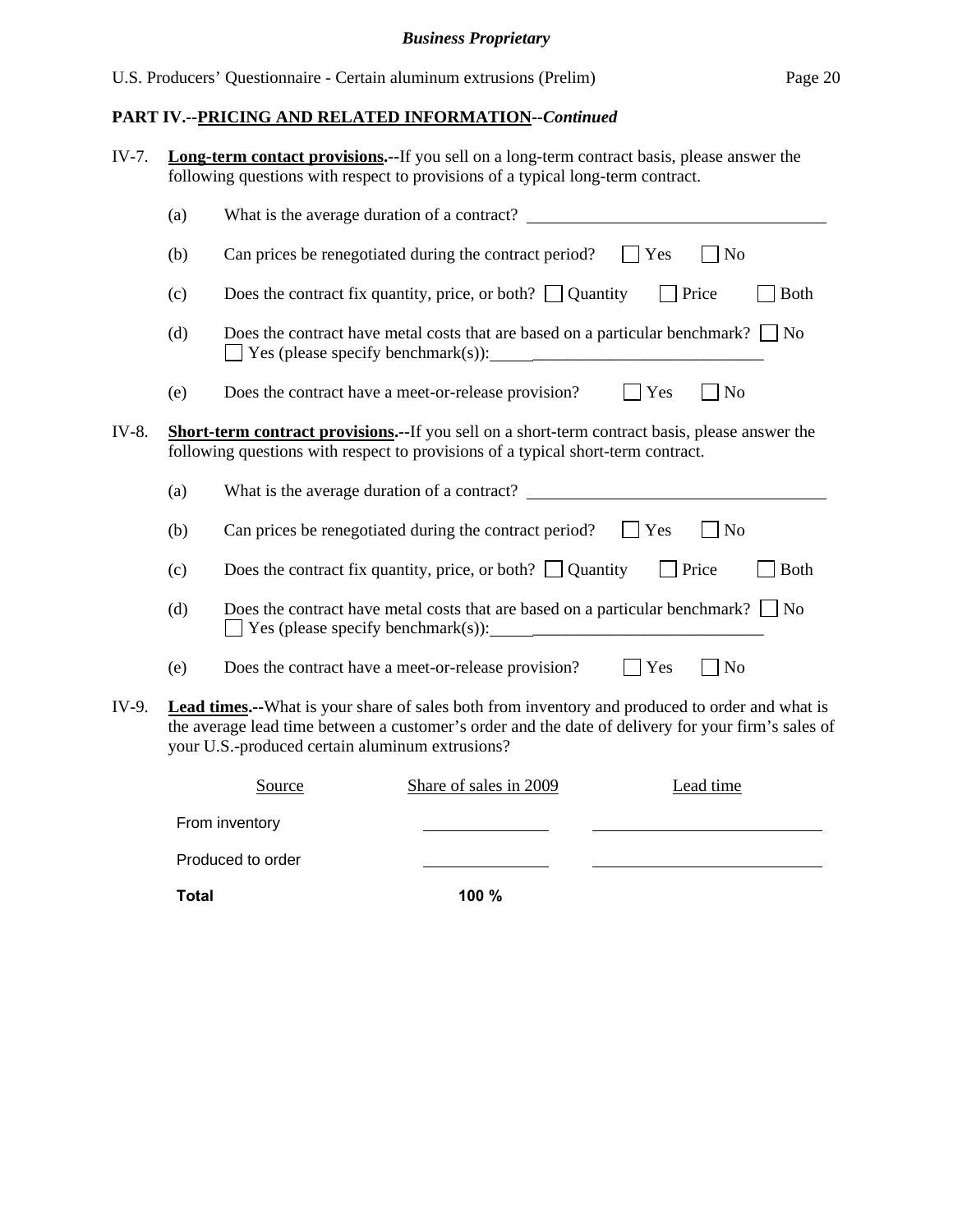#### IV-10. **Shipping information.--**

- (a) What is the approximate percentage of the total delivered cost of certain aluminum extrusions that is accounted for by U.S. inland transportation costs? percent.
- (b) Who generally arranges the transportation to your customers' locations? (check one)  $\Box$ Your firm or  $\Box$  purchaser
- (c) What proportion of your sales are delivered within 100 miles of your production facility? percent. Within 101 to 1,000 miles? percent. Over 1,000 miles? percent.

IV-11. **Geographical shipments.--** What is the geographic market area in the United States served by your firm's shipments of certain aluminum extrusions? (check all that apply)

| Geographic area                                                                                                         | $\sqrt{}$ if applicable |
|-------------------------------------------------------------------------------------------------------------------------|-------------------------|
| <b>Northeast.</b> –CT, ME, MA, NH, NJ, NY, PA, RI, and VT.                                                              |                         |
| Midwest.–IL, IN, IA, KS, MI, MN, MO, NE, ND, OH, SD, and WI.                                                            |                         |
| <b>Southeast.–AL, DE, DC, FL, GA, KY, MD, MS, NC, SC, TN, VA, and WV.</b>                                               |                         |
| <b>Central Southwest.–AR, LA, OK, and TX.</b>                                                                           |                         |
| Mountains.-AZ, CO, ID, MT, NV, NM, UT, and WY.                                                                          |                         |
| <b>Pacific Coast.–CA, OR, and WA.</b>                                                                                   |                         |
| <b>Other</b> - All other markets in the United States not previously listed, including AK, HI,<br>PR, VI, among others. |                         |
|                                                                                                                         |                         |

IV-12. **End uses.--**Describe the end uses of the certain aluminum extrusions that you manufacture. For each end-use product, what percentage of the total cost is accounted for by certain aluminum extrusions?

l

l

l

l

End use Share of total cost (percent)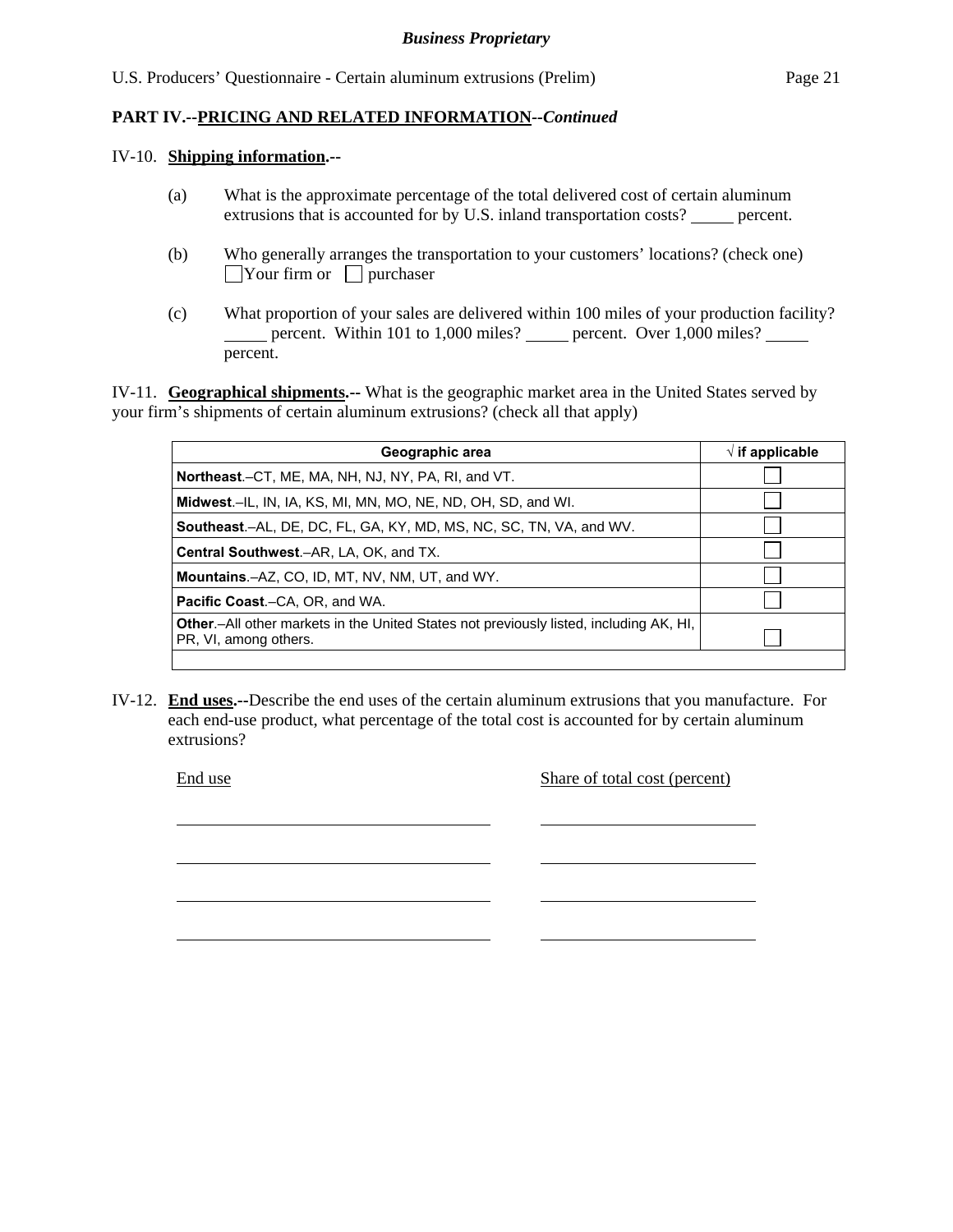IV-13. **Substitutes.--**Please list in order of importance any products that may be substituted for certain aluminum extrusions. For each possible substitute product, please describe the degree of substitutability and indicate whether changes in the price of the substitute affect the price for certain aluminum extrusions, and to what degree, the length of any time lag of such an effect.

| <b>Substitute</b> | <b>Application</b> | Have changes in the prices of this<br>substitute affected the price for certain<br>aluminum extrusions? |  |
|-------------------|--------------------|---------------------------------------------------------------------------------------------------------|--|
| 1.                |                    | $\Box$ No<br>Yes--Please explain.                                                                       |  |
|                   |                    |                                                                                                         |  |
| 2.                |                    | $\Box$ No<br>Yes--Please explain.                                                                       |  |
|                   |                    |                                                                                                         |  |
| 3.                |                    | $\Box$ No<br>Yes--Please explain.                                                                       |  |
|                   |                    |                                                                                                         |  |
| 4.                |                    | $\Box$ No<br>Yes--Please explain.                                                                       |  |
|                   |                    |                                                                                                         |  |
| 5.                |                    | $\Box$ No<br>Yes--Please explain.                                                                       |  |
|                   |                    |                                                                                                         |  |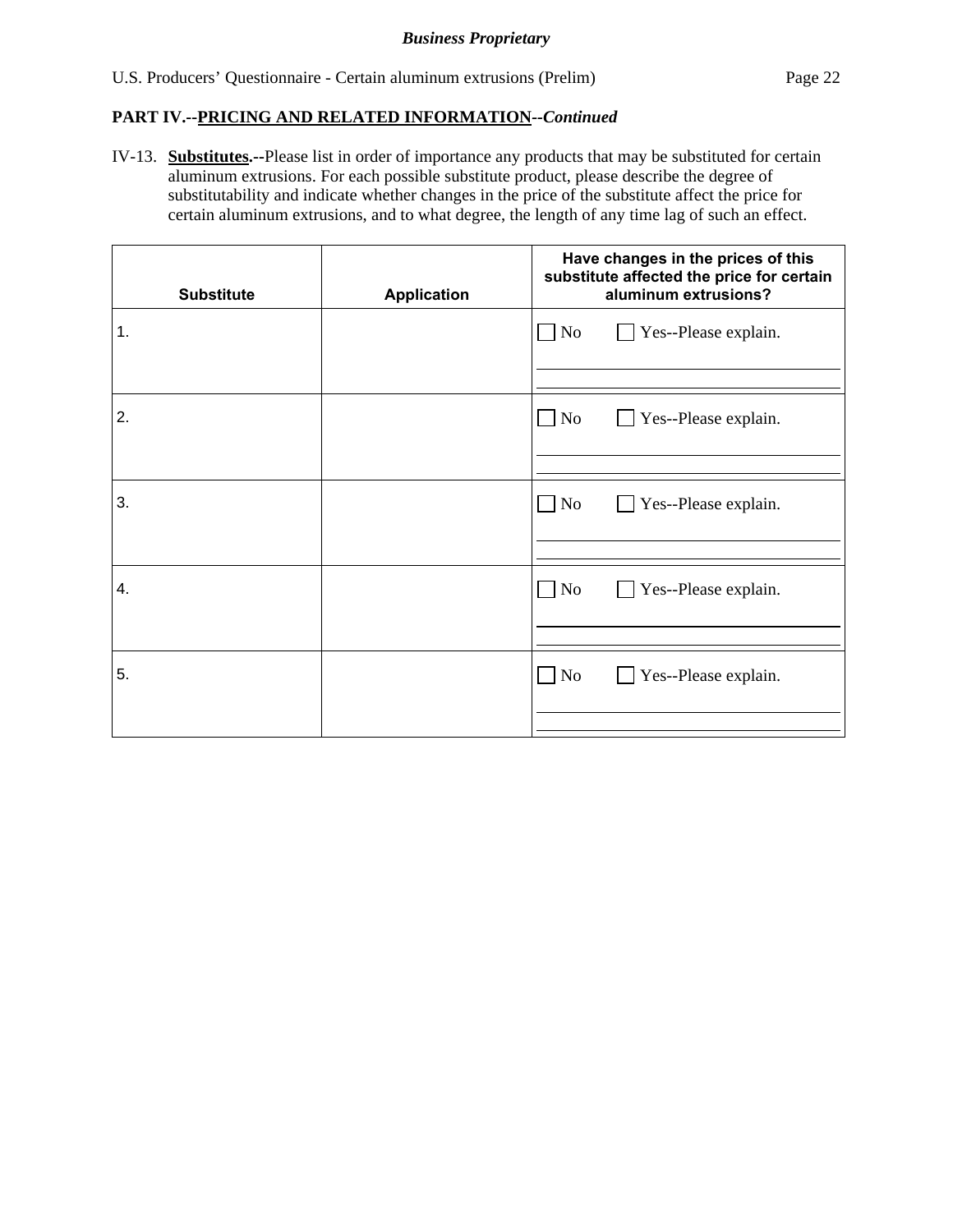## IV-14. **Demand trends.--**

| How has the demand within the United States for certain aluminum extrusions changed<br>(a)<br>since January 1, 2007? What principal factors affect changes in demand? |     |           |                                                                                                                                                                                                     |           |            |
|-----------------------------------------------------------------------------------------------------------------------------------------------------------------------|-----|-----------|-----------------------------------------------------------------------------------------------------------------------------------------------------------------------------------------------------|-----------|------------|
|                                                                                                                                                                       |     | Increased | No Change                                                                                                                                                                                           | Decreased | Fluctuated |
|                                                                                                                                                                       |     |           |                                                                                                                                                                                                     |           |            |
|                                                                                                                                                                       | (b) | demand?   | How has the demand outside the United States (if known) for certain aluminum<br>extrusions changed since January 1, 2007? What principal factors affect changes in                                  |           |            |
|                                                                                                                                                                       |     | Increased | No Change                                                                                                                                                                                           | Decreased | Fluctuated |
|                                                                                                                                                                       |     |           |                                                                                                                                                                                                     |           |            |
| IV-15.                                                                                                                                                                |     |           | <b>Product changes.</b> --Have there been any significant changes in the product range, product mix, or<br>marketing (including sales over the internet) of certain aluminum extrusions since 2007? |           |            |
|                                                                                                                                                                       | No  |           | Yes--Please describe and quantify if possible.                                                                                                                                                      |           |            |
|                                                                                                                                                                       |     |           |                                                                                                                                                                                                     |           |            |
|                                                                                                                                                                       |     |           |                                                                                                                                                                                                     |           |            |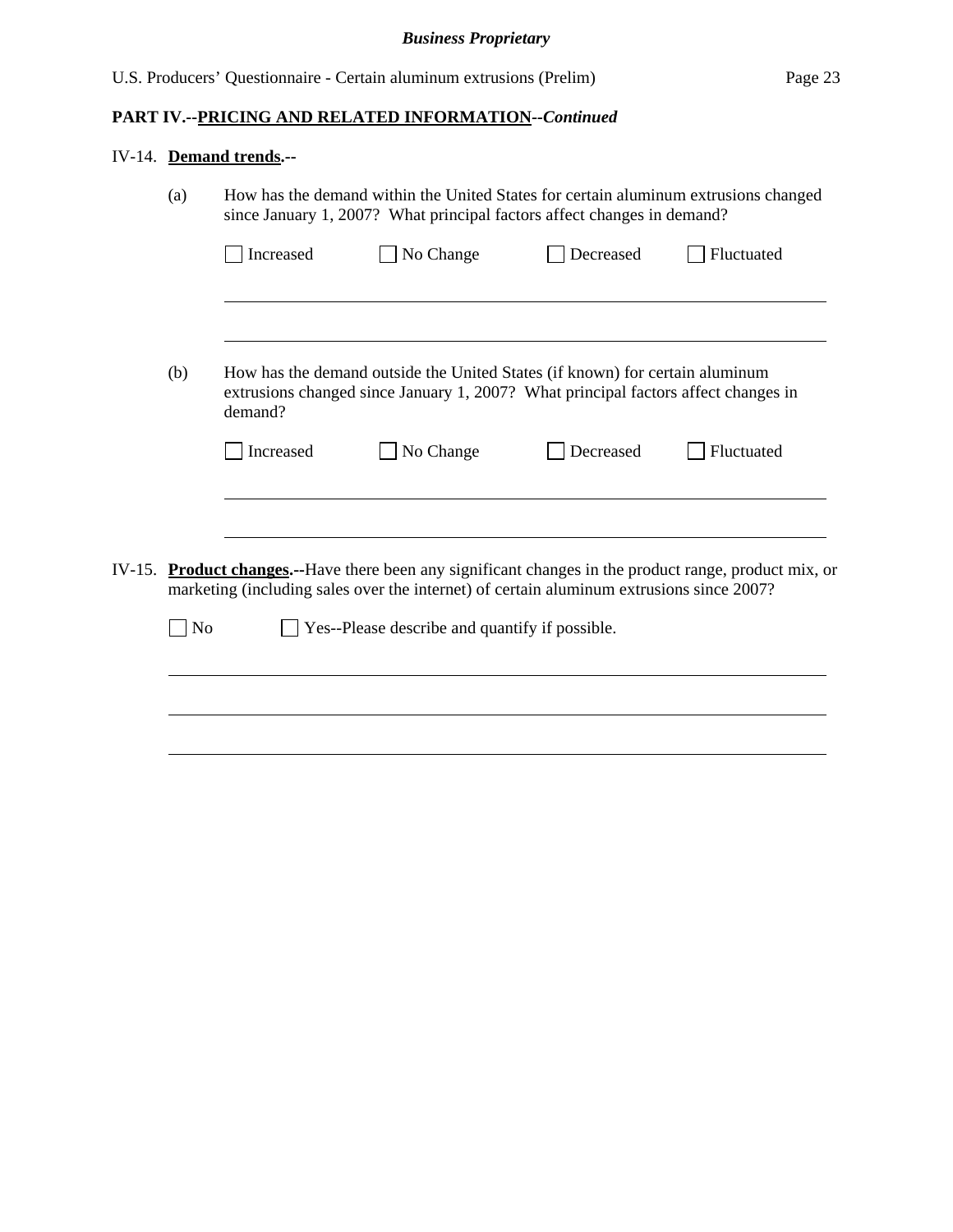#### IV-16. **Business cycles.--**

l

|                     |                                                    | (a) Are certain aluminum extrusions market subject to business cycles or conditions of<br>competition (including seasonal business) distinctive to certain aluminum extrusions?                                                                                                                                                                                                              |
|---------------------|----------------------------------------------------|----------------------------------------------------------------------------------------------------------------------------------------------------------------------------------------------------------------------------------------------------------------------------------------------------------------------------------------------------------------------------------------------|
|                     | No (skip to question IV-16.)                       | Yes-- Please describe below and then answer part (b).                                                                                                                                                                                                                                                                                                                                        |
|                     |                                                    |                                                                                                                                                                                                                                                                                                                                                                                              |
|                     |                                                    |                                                                                                                                                                                                                                                                                                                                                                                              |
|                     | certain aluminum extrusions since January 1, 2007? | (b) If yes, have there been any changes in the business cycles or conditions of competition for                                                                                                                                                                                                                                                                                              |
| $\exists$ No        | Yes-- Please describe.                             |                                                                                                                                                                                                                                                                                                                                                                                              |
|                     |                                                    |                                                                                                                                                                                                                                                                                                                                                                                              |
|                     |                                                    |                                                                                                                                                                                                                                                                                                                                                                                              |
|                     |                                                    |                                                                                                                                                                                                                                                                                                                                                                                              |
| IV-17.<br>$etc.$ )? |                                                    | <b>Supply constraints.</b> --Has your firm refused, declined, or been unable to supply certain aluminum<br>extrusions since January 1, 2007 (examples include placing customers on allocation or<br>"controlled order entry," declining to accept new customers or renew existing customers,<br>delivering less than the quantity promised, been unable to meet timely shipment commitments, |
| No                  | Yes-- Please describe.                             |                                                                                                                                                                                                                                                                                                                                                                                              |
|                     |                                                    |                                                                                                                                                                                                                                                                                                                                                                                              |
|                     |                                                    |                                                                                                                                                                                                                                                                                                                                                                                              |
|                     |                                                    |                                                                                                                                                                                                                                                                                                                                                                                              |

IV-18. **Raw materials.--**Please describe any trends in the prices of raw materials used to produce certain aluminum extrusions and whether your firm expects these trends to continue.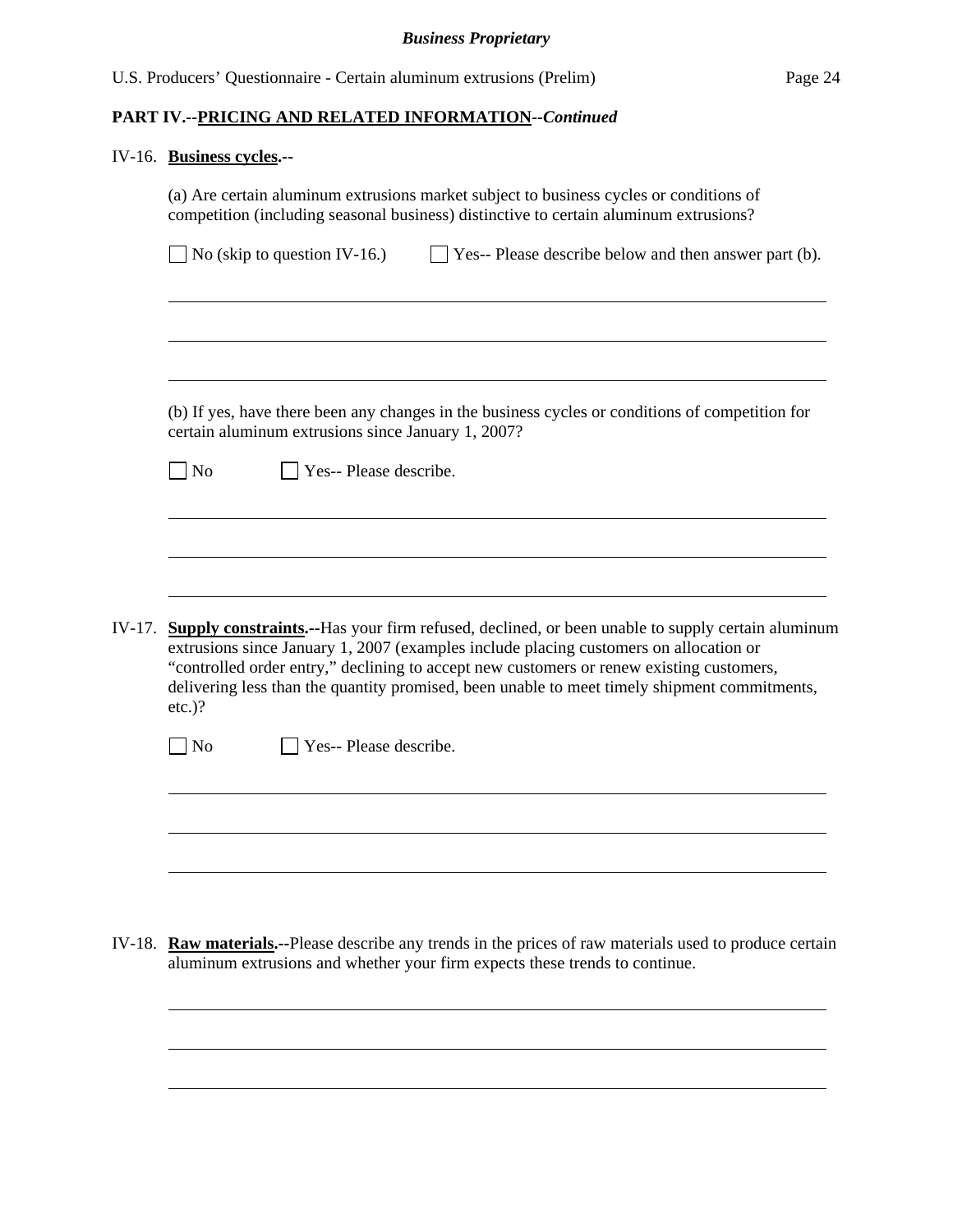IV-19. **Interchangeability.--**Is certain aluminum extrusions produced in the United States and in other countries interchangeable (*i.e.*, can they physically be used in the same applications)? Please indicate below, using "A" to indicate that the products from a specified country-pair are *always* interchangeable, "F" to indicate that the products are *frequently* interchangeable, "S" to indicate that the products are *sometimes* interchangeable, "N" to indicate that the products are *never* interchangeable, and "0" to indicate *no familiarity* with products from a specified country-pair.<sup>1</sup>

| Country-pair                                                                                                                                                                                   | China | Canada | Other countries |  |  |
|------------------------------------------------------------------------------------------------------------------------------------------------------------------------------------------------|-------|--------|-----------------|--|--|
| <b>United States</b>                                                                                                                                                                           |       |        |                 |  |  |
| China                                                                                                                                                                                          |       |        |                 |  |  |
| Canada                                                                                                                                                                                         |       |        |                 |  |  |
| <sup>1</sup> For any country-pair producing certain aluminum extrusions which is sometimes or never<br>interchangeable, please explain the factors that limit or preclude interchangeable use: |       |        |                 |  |  |
|                                                                                                                                                                                                |       |        |                 |  |  |
|                                                                                                                                                                                                |       |        |                 |  |  |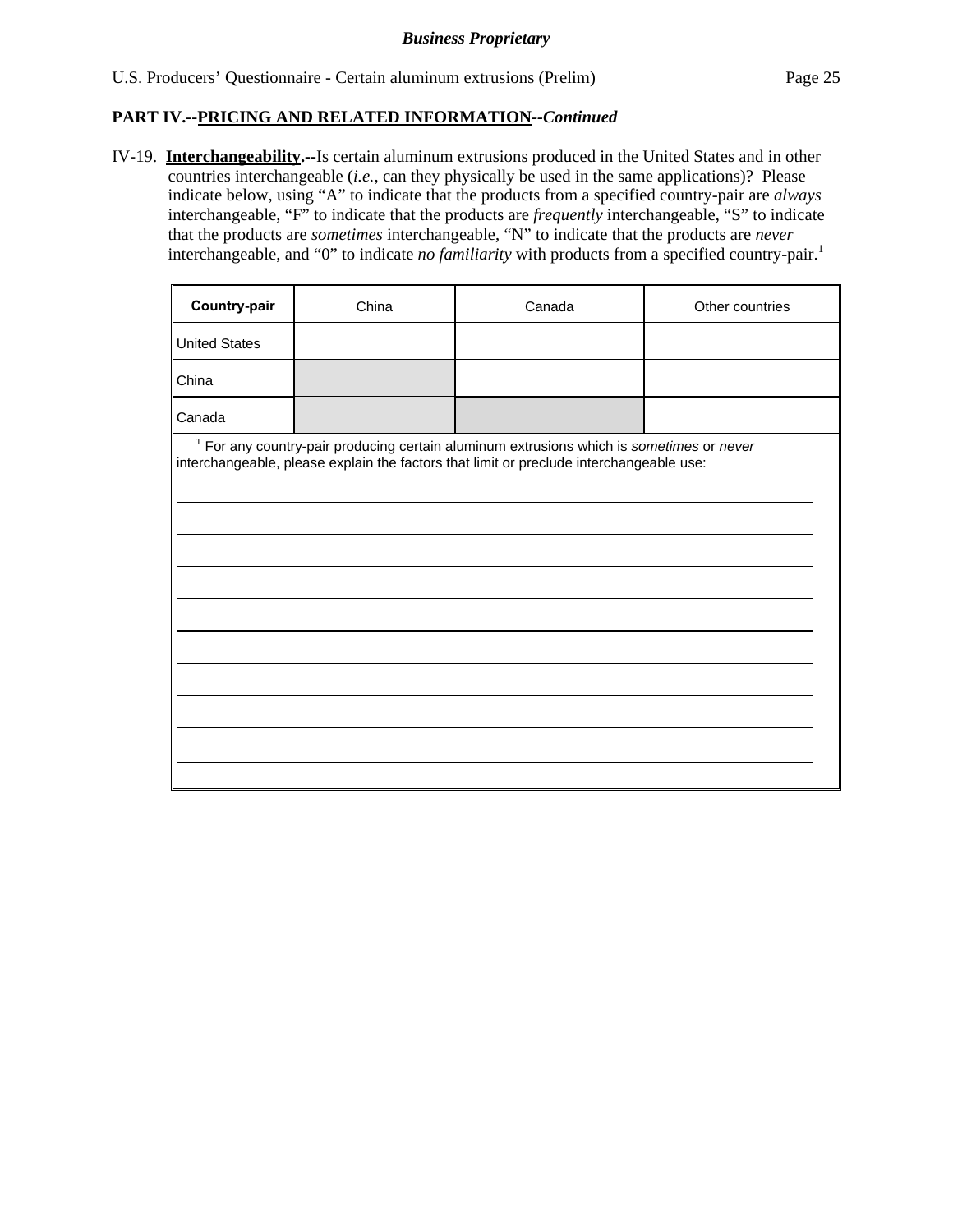IV-20. **Factors other than price.--**Are differences other than price (*i.e.*, quality, availability, transportation network, product range, technical support, *etc.*) between certain aluminum extrusions produced in the United States and in other countries a significant factor in your firm's sales of the products? Please indicate below, using "A" to indicate that such differences are *always* significant, "F" to indicate that such differences are *frequently* significant, "S" to indicate that such differences are *sometimes* significant, "N" to indicate that such differences are *never* significant, and "0" to indicate *no familiarity* with products from a specified country-pair.<sup>1</sup>

| Country-pair                                                                                                                                                                                                                                                        | China | Canada | Other countries |  |  |  |  |
|---------------------------------------------------------------------------------------------------------------------------------------------------------------------------------------------------------------------------------------------------------------------|-------|--------|-----------------|--|--|--|--|
| <b>United States</b>                                                                                                                                                                                                                                                |       |        |                 |  |  |  |  |
| China                                                                                                                                                                                                                                                               |       |        |                 |  |  |  |  |
| Canada                                                                                                                                                                                                                                                              |       |        |                 |  |  |  |  |
| $1$ For any country-pair for which factors other than price always or frequently are a significant factor in<br>your firm's sales of certain aluminum extrusions, identify the country-pair and report the advantages or<br>disadvantages imparted by such factors: |       |        |                 |  |  |  |  |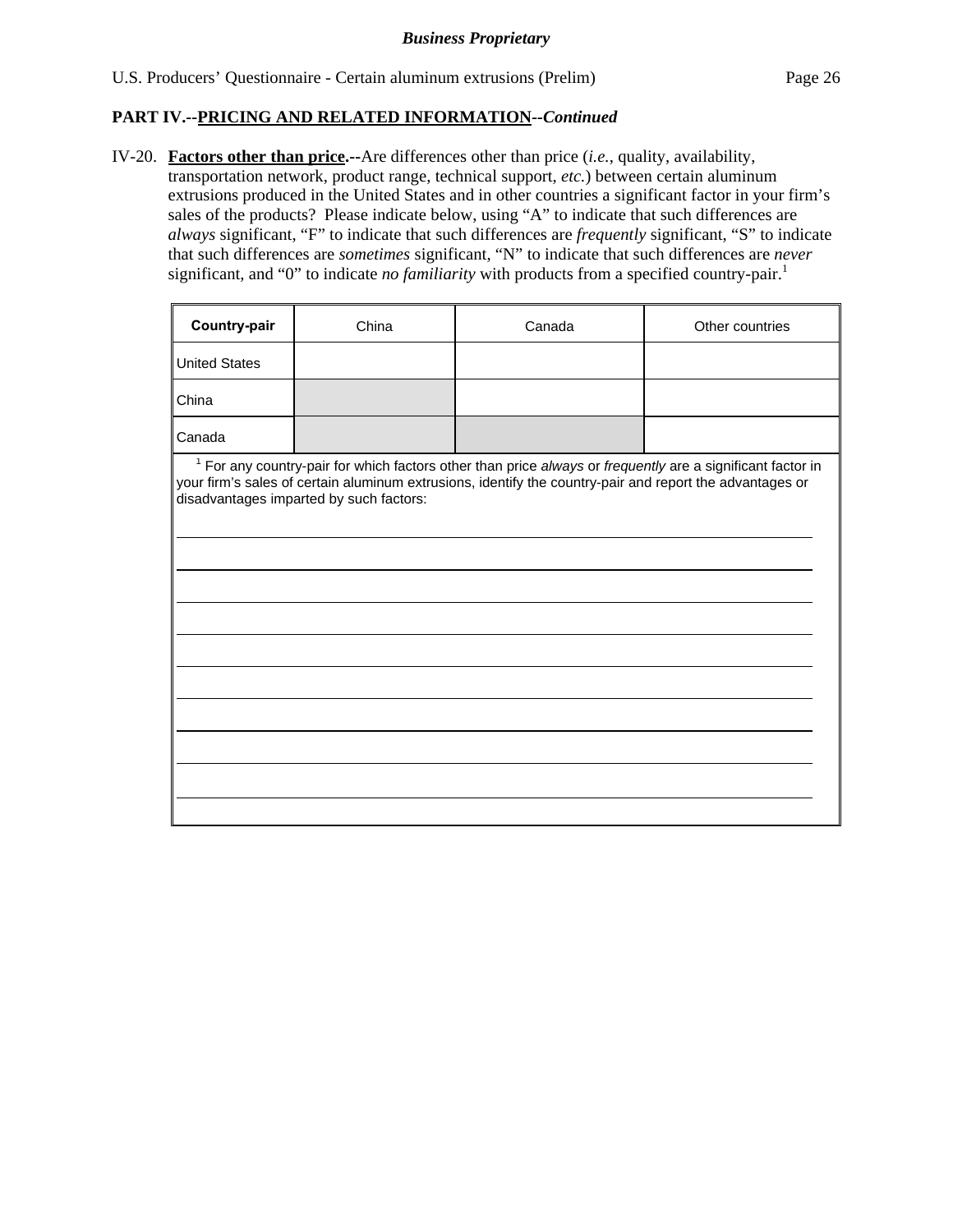IV-19. **Customer Identification**--Please identify below the names and addresses of your firm's 10 largest customers for certain aluminum extrusions during 2007-2009. Please also provide the name and telephone number of a contact person and the share of the quantity of your firm's total shipments of certain aluminum extrusions that each of these customers accounted for in 2009.

| No.                     | <b>Customer's name</b> | Street address (not P.O.<br>box), city, state, and zip<br>code | <b>Contact person</b> | Area<br>code and<br>telephone<br>number | Share of<br>2009<br>sales<br>(%) |
|-------------------------|------------------------|----------------------------------------------------------------|-----------------------|-----------------------------------------|----------------------------------|
| $\mathbf{1}$            |                        |                                                                |                       |                                         |                                  |
| $\mathbf{2}$            |                        |                                                                |                       |                                         |                                  |
| $\mathbf{3}$            |                        |                                                                |                       |                                         |                                  |
| $\overline{\mathbf{4}}$ |                        |                                                                |                       |                                         |                                  |
| $\overline{\mathbf{5}}$ |                        |                                                                |                       |                                         |                                  |
| $\bf 6$                 |                        |                                                                |                       |                                         |                                  |
| $\overline{7}$          |                        |                                                                |                       |                                         |                                  |
| $\bf 8$                 |                        |                                                                |                       |                                         |                                  |
| $\boldsymbol{9}$        |                        |                                                                |                       |                                         |                                  |
| 10                      |                        |                                                                |                       |                                         |                                  |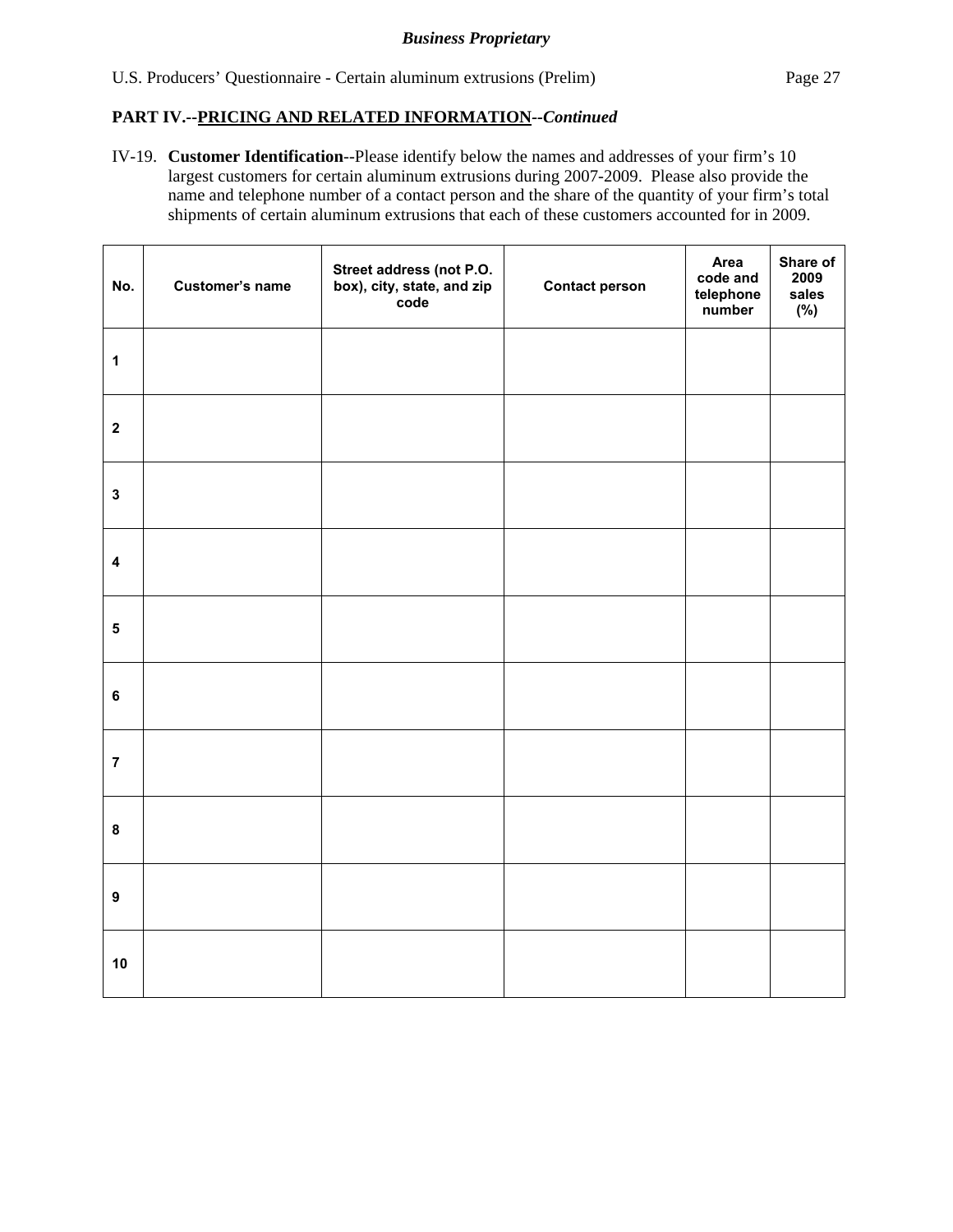# IV-20. **COMPETITION FROM IMPORTS--LOST REVENUES**.--**THIS SECTION IS TO BE**

**COMPLETED ONLY BY NON-PETITIONERS.** (Note: petitioners may provide allegations involving quotes made AFTER the filing of the petition.)

Since January 1, 2007: To avoid losing sales to competitors selling certain aluminum extrusions from China, did your firm:

| Reduce prices                       | $\overline{\phantom{a}}$ $\overline{\phantom{a}}$ | $ $ $ $ Yes |
|-------------------------------------|---------------------------------------------------|-------------|
| Roll back announced price increases | $\vert$ $\vert$ No                                | $ $ Yes     |

If yes, please furnish as much of the following information as possible for each affected transaction. Document such allegations of lost revenues whenever possible (documentation could include copies of invoices, sales reports, or letters from customers). Please note that the Commission may contact the firms named to verify the allegations reported.

Customer name, contact person, phone and fax numbers Specific product(s) involved Date of your initial price quotation Quantity involved Your initial *rejected* price quotation (total delivered value) Your *accepted* price quotation (total delivered value) The country of origin of the competing imported product The competing price quotation of the imported product (total delivered value)

| Customer name,<br>contact person,<br>phone and fax<br>numbers | <b>Product</b> | Date of<br>quote | Quantity<br>(pounds) | Initial<br>rejected U.S.<br>price (total<br>value--<br>dollars) | <b>Accepted</b><br>U.S. price<br>(total value--<br>dollars) | <b>Country of</b><br>origin | <b>Competing</b><br>import price<br>(total<br>value-<br>dollars) |
|---------------------------------------------------------------|----------------|------------------|----------------------|-----------------------------------------------------------------|-------------------------------------------------------------|-----------------------------|------------------------------------------------------------------|
|                                                               |                |                  |                      |                                                                 |                                                             |                             |                                                                  |
|                                                               |                |                  |                      |                                                                 |                                                             |                             |                                                                  |
|                                                               |                |                  |                      |                                                                 |                                                             |                             |                                                                  |
|                                                               |                |                  |                      |                                                                 |                                                             |                             |                                                                  |